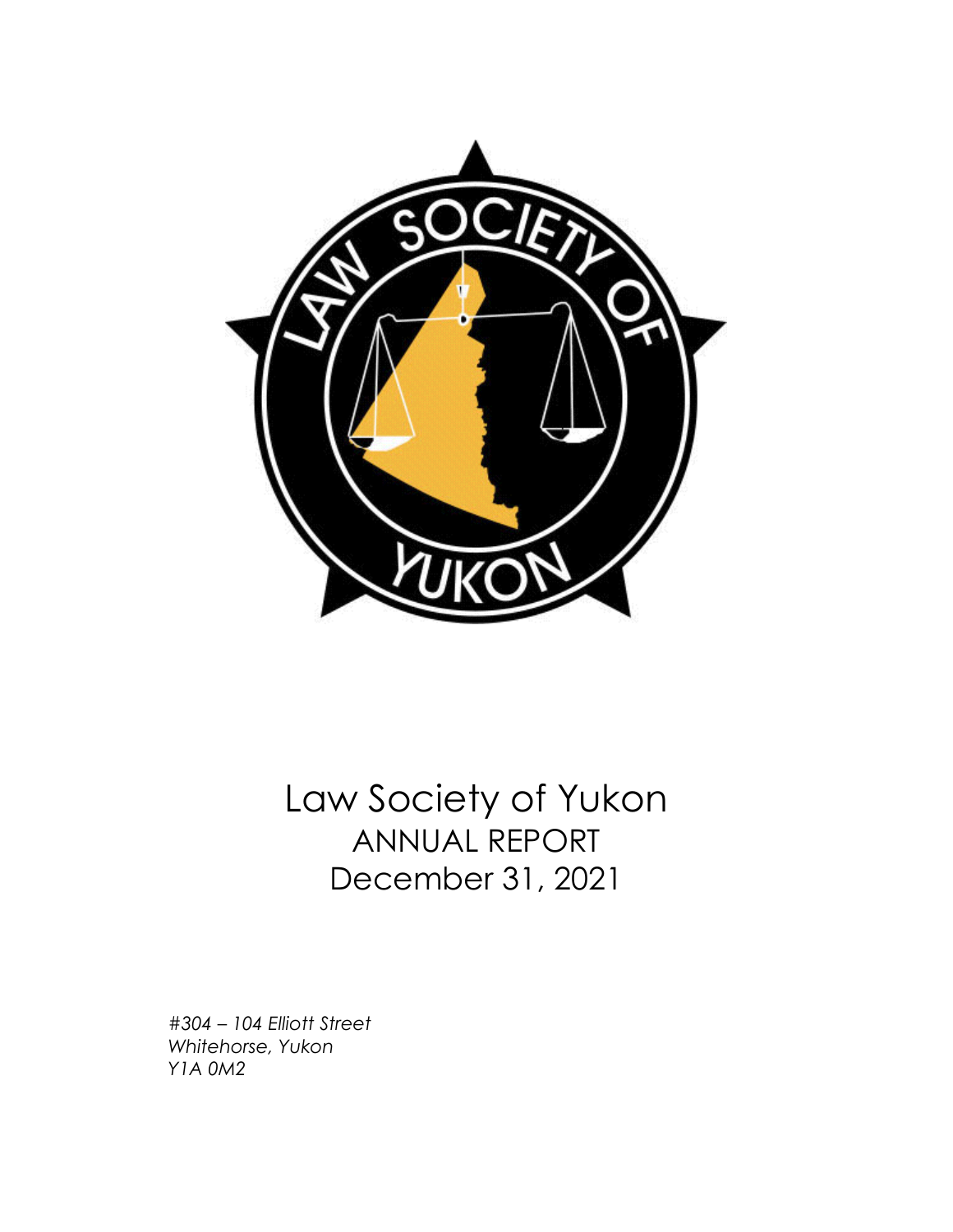# *I N D E X*

| Continuing Professional Development Committee Report Page 15 |  |
|--------------------------------------------------------------|--|
|                                                              |  |
|                                                              |  |
|                                                              |  |
|                                                              |  |

**\* \* \***

Financial Statements Year Ended December 31, 2021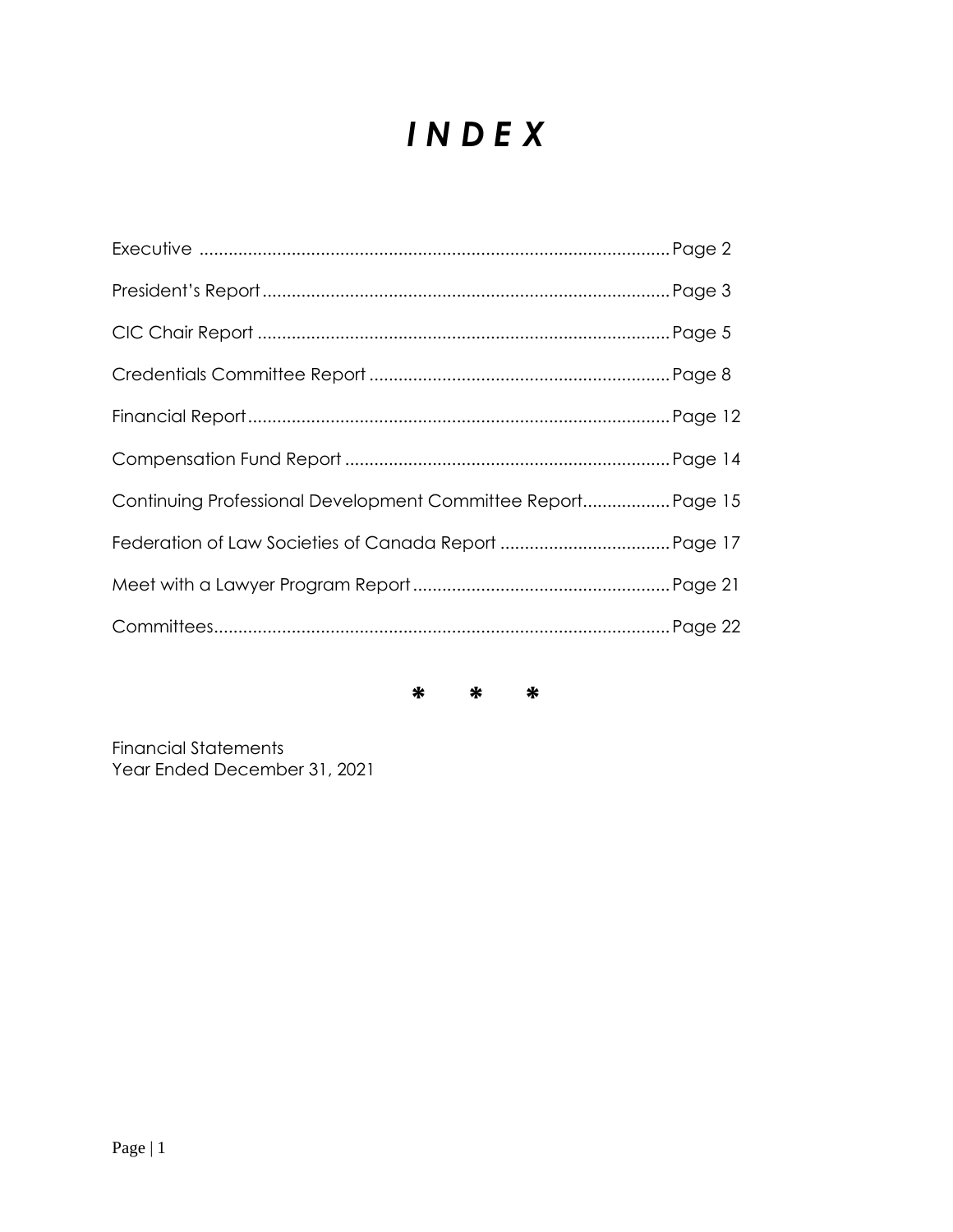# EXECUTIVE

| President:                     | Meagan Lang                            |
|--------------------------------|----------------------------------------|
| Past-President:                | Mark Wallace                           |
| Vice-President:                | Marlaine Anderson-Lindsay              |
| Secretary:                     | <b>Bruce Warnsby</b>                   |
| Treasurer:                     | Megan Whittle                          |
| Member-at-Large:               | Rick Smith                             |
| <b>Public Representatives:</b> | Chris Butler<br><b>Melissa Carlick</b> |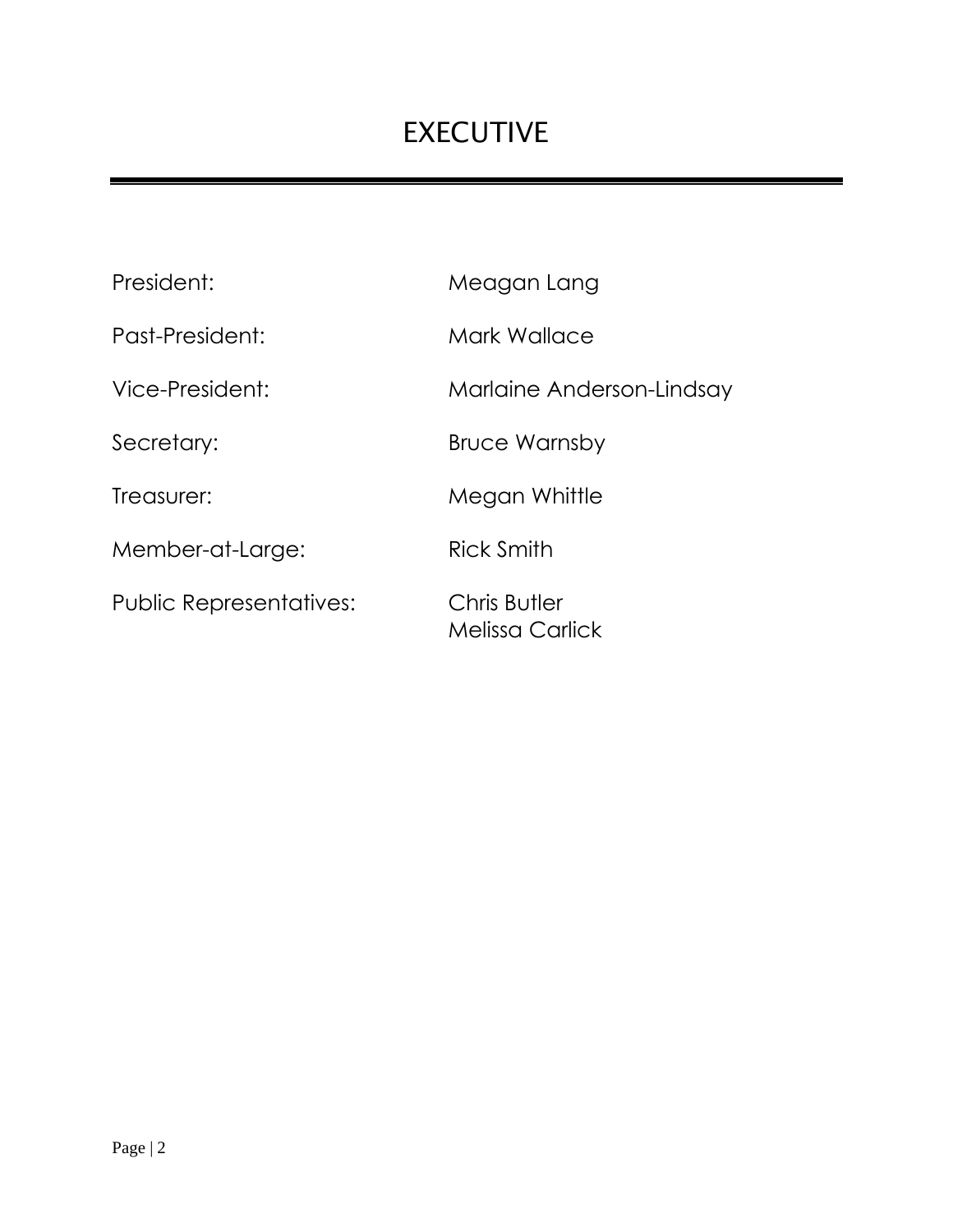# **Changes to the Executive**

- In April 2021, I was appointed to the position of President to complete Mark Wallace's term following his resignation. At the time of writing, I was pleased to submit my nomination to run for the position of President for a two-year term commencing 2022.
- Following the 2021 election, Megan Whittle and Rick Smith joined the Executive as Members-at-Large.

# **Strategic Planning**

- In April 2022, the Executive attended a one-day strategic planning session with a facilitator familiar with the operations of small law societies – Allan Fineblit.
- The session provided a very useful opportunity to consider the Law Society's operations, including its role in promoting access to justice.
- We identified several priorities and look forward to finalizing a strategic plan with workplans and milestones.

# **Rule Amendments**

- In February 2020, the new *Legal Profession Act*, 2017 and Rules of the Law Society of Yukon came into force. The Law Society continues to update its systems and operations in response to the changes. The most significant changes are in the area of Discipline.
- In June, 2021, amendments were approved to the transitional provisions of the new Rules to address complaints received prior to the new Act and rules coming into force.
- In addition, we drafted rules to address Limited Liability Partnerships which will be approved in June, and changed the rules so as to permit a principal to have up to two articled students at a time.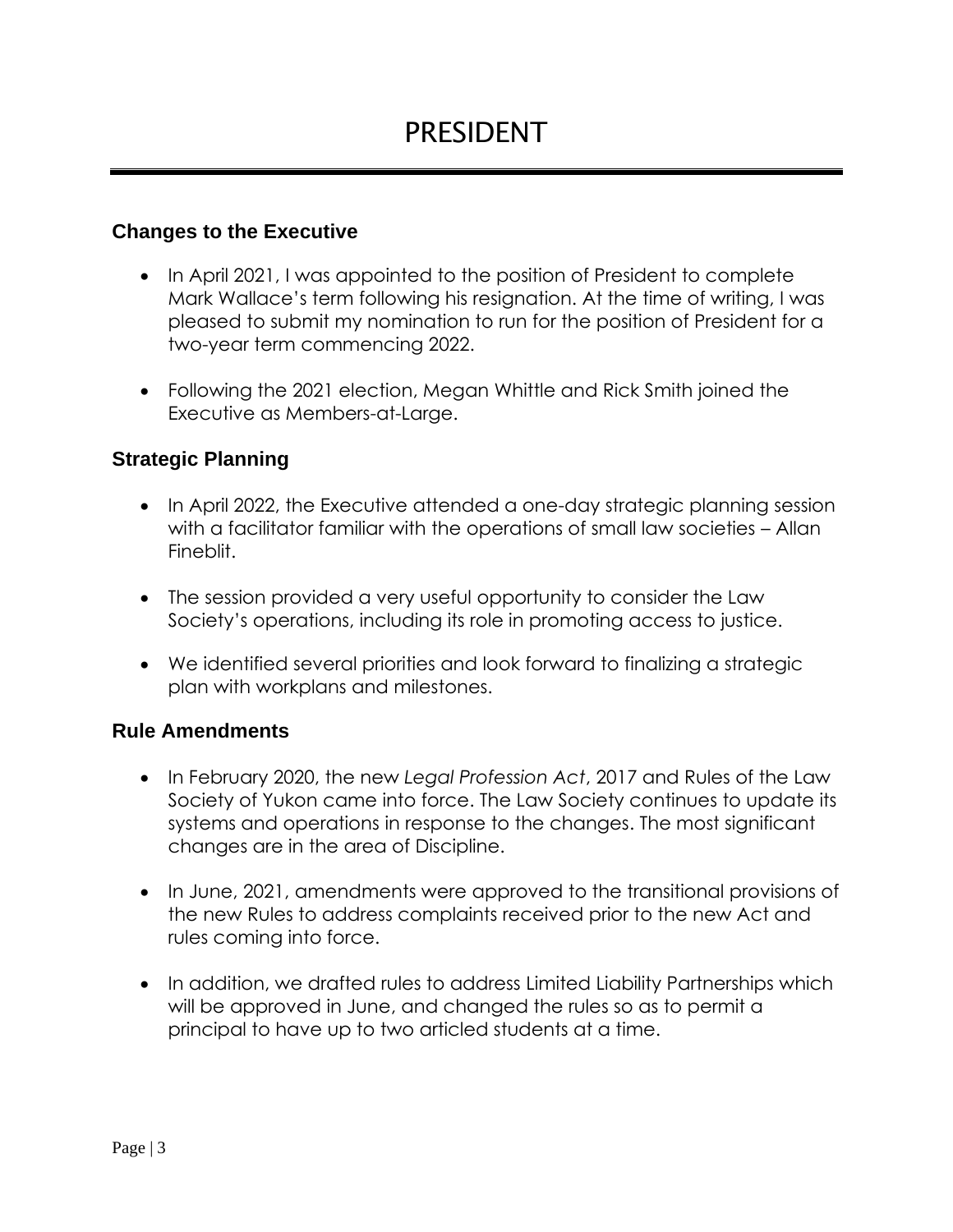# **Looking Forward**

- The Executive will be finalizing its strategic plan.
- The Executive will be looking to update the rules on books and accounting, including with respect to electronic banking.
- Nationally, the Law Society of Yukon along with all other jurisdictions continue to work on responding to the Calls to Action set out in the TRC Report; to this end the Executive created the TRC Advisory Committee to provide the Executive with recommendations. We expect to receive recommendations regarding mandatory professional education from the Committee.

Meagan Lang President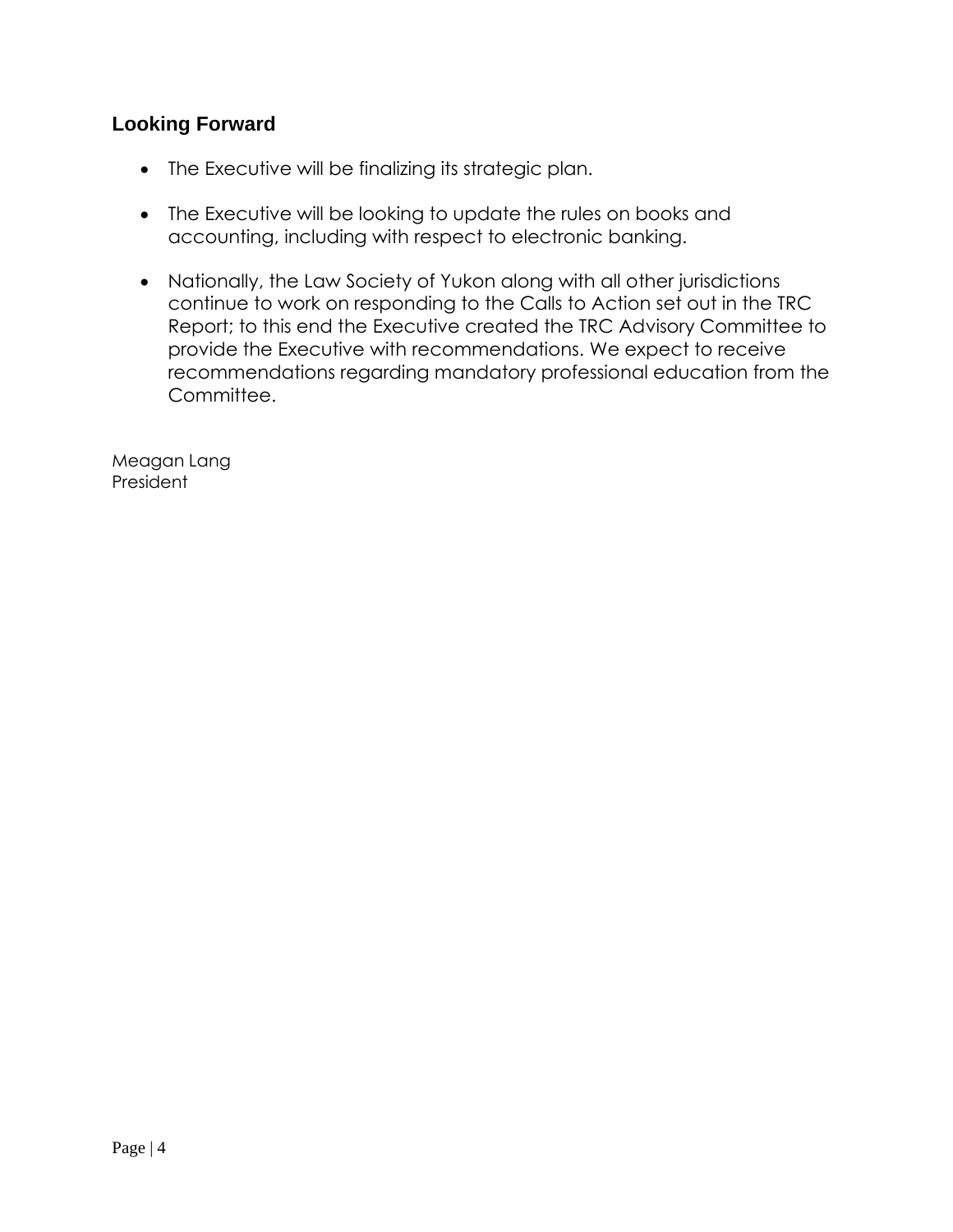# CIC CHAIR REPORT

### **Mandate**

The Law Society of Yukon (LSY) is responsible for administering complaints about lawyers who are members of the Law Society.

The LSY is also responsible for investigating concerns about the unauthorized practice of law in the Yukon.

Under the new *Legal Profession Act, 2017*, (LPA) complaints are reviewed and investigated by the Complaints Investigation Committee (CIC). Members appointed to the CIC in 2021 were:

- Keith Parkkari, CIC Chair
- Jean Whittow, Vice-Chair
- Sharleen Dumont, Vice-Chair
- Gregory Cavouras, Vice-Chair
- Jocelyn Barrett, Vice-Chair

A person whose complaint is dismissed by an investigator may appeal to the Complaint Dismissal Review Committee. Members appointed to the Complaint Dismissal Review Committee (CDRC) in 2021 were:

- Kathleen Kinchen, Chair of the CDRC
- Paula Pasquali, Public Representative
- Noreen McGowan, Public Representative
- Thomas Flavin, Member
- Daryn Leas, Member
- David Martin, Member
- Michael Preston, Member

If an investigator is unable to fully dispose of a complaint under s.64 of the LPA, the matter will be referred to the Discipline Committee for hearing. Three public representatives are appointed to the Discipline Committee by the Minister of Justice. Additional appointments to the Discipline Committee are made on an 'as needed' basis. In 2021, there were no matters referred to the Discipline Committee. The three public representatives appointed to the Discipline Committee in 2021 were:

- Laura MacFeeters
- Victoria Chan
- Dan Robinson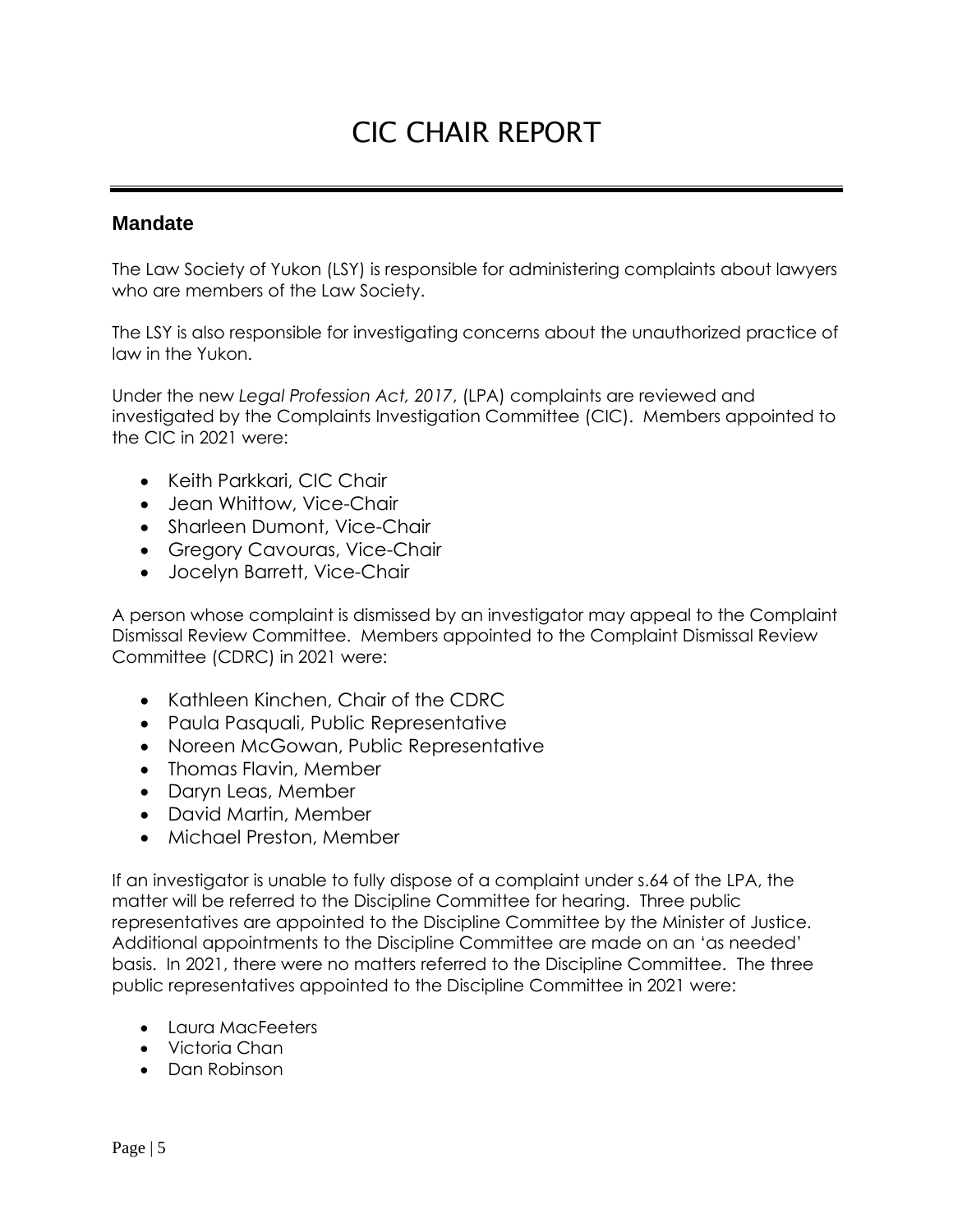# **Summary of 2021 Complaints**

At the start of 2021, the LSY had 3 ongoing discipline files from 2020. Two were commenced under the former *Legal Profession Act* and rules, and one was commenced under the new *Legal Profession Act, 2017*.

In order to proceed with the two complaints commenced under the former *Legal Profession Act,* it was necessary to introduce rule amendments to address the transitional provisions in the new rules. This was done in June 2021.

In addition to the three ongoing complaints from 2020, the LSY received 9 new complaints in 2021.

Of the 12 active complaints in 2021:

- Two did not proceed;
- One was referred to a Complaints Investigation Committee under Rule 117 for review, and subsequently disposed of under s. 64(e)of the LPA;
- Three were dismissed by the Investigator under s.64(a) of the LPA; and
- Six were referred to an Investigator by the CIC Chair, which reviews were ongoing as of December 31, 2021.

Two of the three complaints dismissed were appealed to the Complaints Dismissal Review Committee. Both appeals were reviewed by an Appeal Panel comprised of one public representative and two members of the LSY, and subsequently dismissed.

# **Complaint Statistics**

The percentage breakdown of the source of the complaints and their subject matter is set out in the charts below.

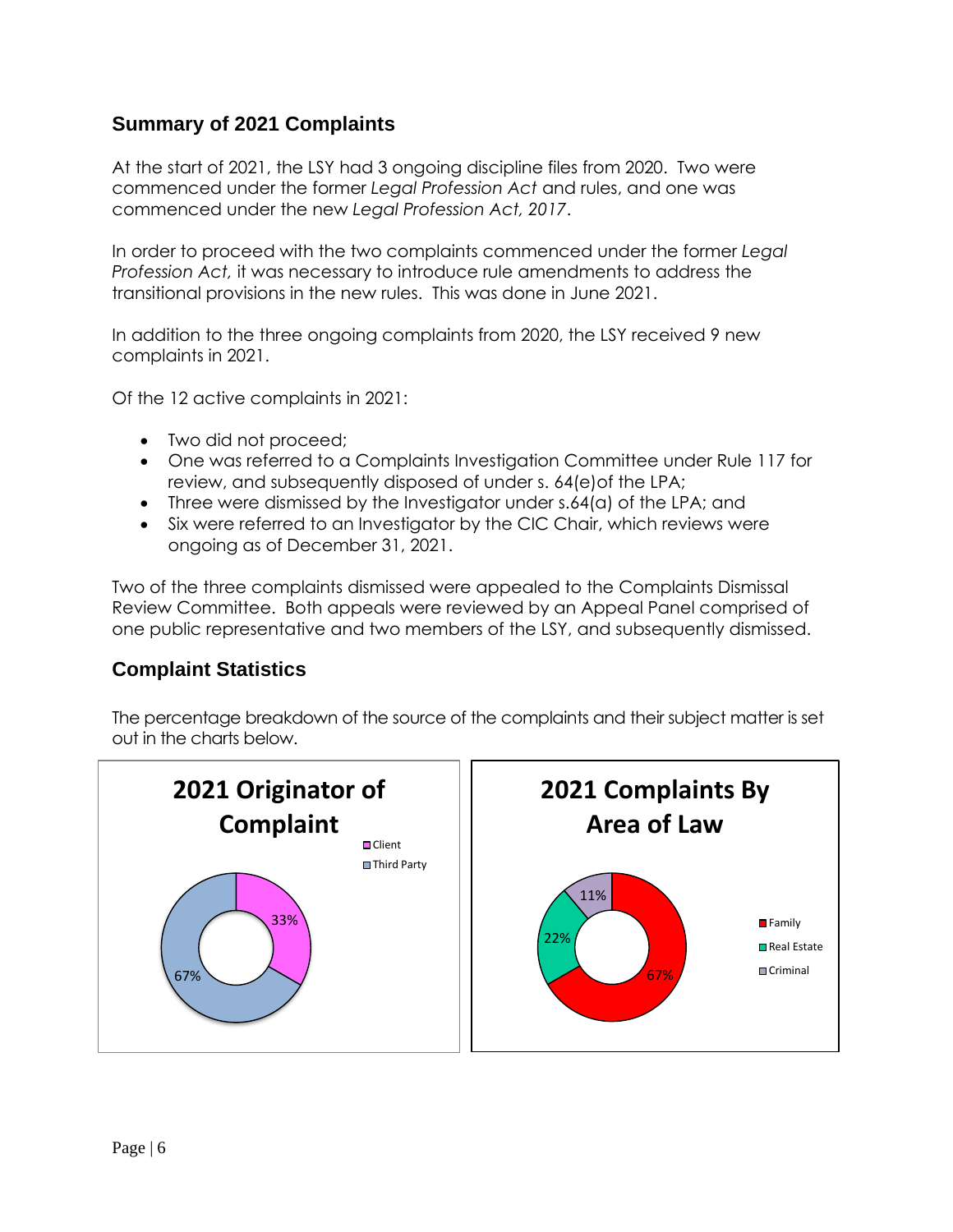

Keith Parkkari CIC Chair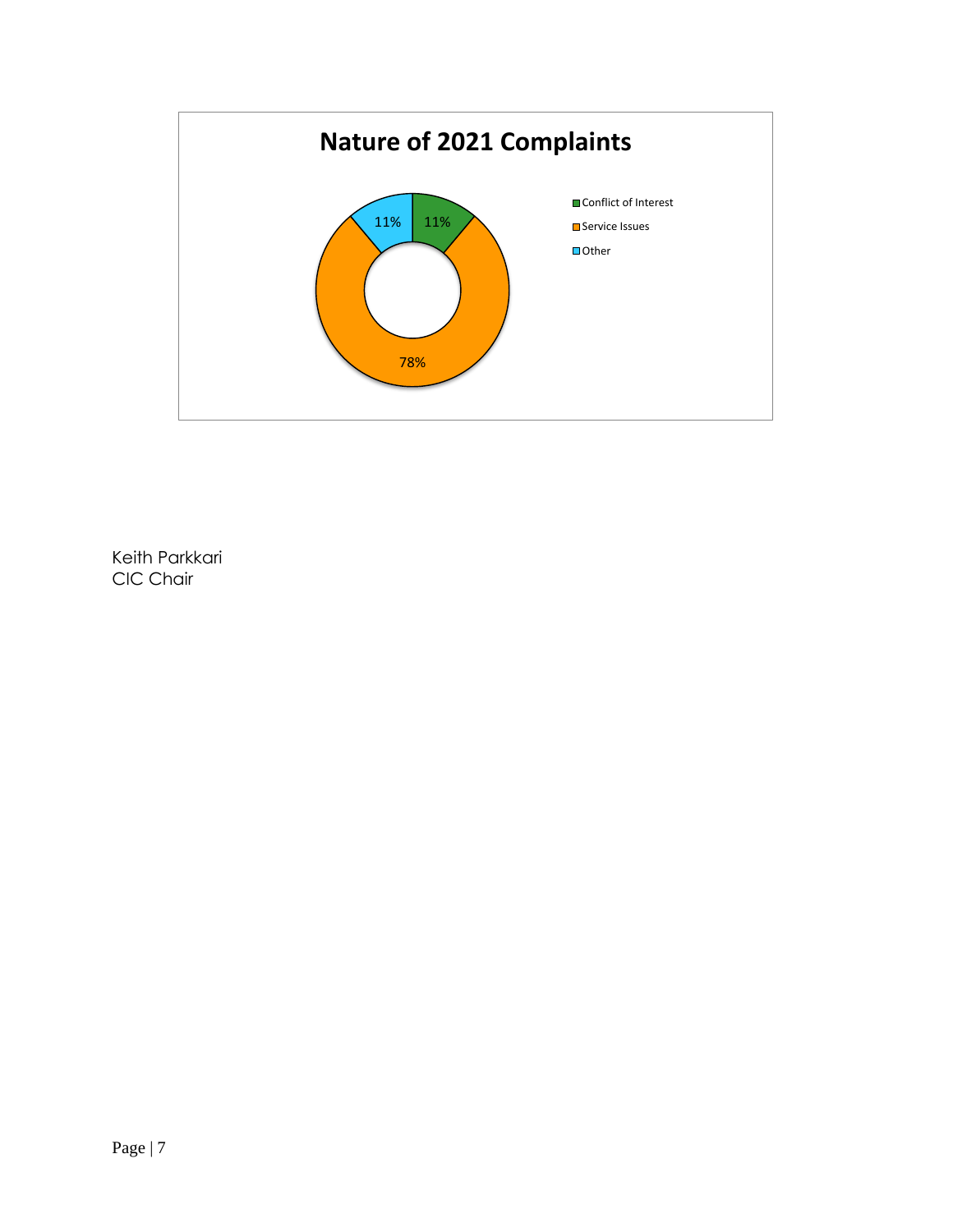# CREDENTIALS COMMITTEE REPORT

Section 8(1) of the *Legal Profession Act, 2017* requires the Society to establish a Credentials Committee consisting of the Executive Director and a member of the Executive at a minimum. Under s.8(2) of the Act, the Executive has discretion to appoint one or more members of the Society to the Credentials Committee.

The Credentials Committee for 2021 was the Executive Director, Linda Doll and Bruce Warnsby, Secretary.

The Credentials Committee is responsible for reviewing and approving applications for membership and Certificates of Permission to Act.

In 2021, the overall membership of the Society as of December 31, 2021 increased to 475, compared to 442 members as of December 31, 2020.

Of the 475 members as of December 31, 2021, 378 were active and 92 were nonpractising, retired or administratively suspended for failing to pay fees. 12 members resigned their membership in 2021.

### **New Members in 2021**

As of December 31, 2021, the following individuals were admitted to the Law Society of Yukon as active members:

| <b>Resident</b>     | Students-at-law        | Kathleen Gibney          |  |
|---------------------|------------------------|--------------------------|--|
| Lesley Banton       | Cindy Allen            | <b>Brian Goldsworthy</b> |  |
| Amy Chandler        | Natasha Weninger       | Daniel Goudge            |  |
| Mina Connelly       | Adam Zarour            | Katherine Hartshorne     |  |
| Simone Dumbleton    |                        | Peter Jones              |  |
| Nathan Forester     | Non-Resident           | Keerit Jutla             |  |
| Susan Gans          | Soudeh Alikhani        | Nathan Lapper            |  |
| Caroline Grady      | Ammad Anwar            | Julia Law                |  |
| Leeland Hawkings    | Uba Anya               | <b>Taryn Mackie</b>      |  |
| Ashley Hill         | Catherine Boies Parker | Karen MacMillan          |  |
| Fatema Javija       | Hollis Bromley         | Tasha Manoranjan         |  |
| Karyn Leslie        | Michael Colwell        | Nicholas Mosky           |  |
| William McDiarmid   | <b>Michael Coombs</b>  | Ryan Prokopishin         |  |
| Melissa McKay       | Susanne Daudenault     | Philip Riddell           |  |
| Nicolas Mercier     | Kevin Drolet           | Alyssa Tomkins           |  |
| <b>Ronald Veale</b> | Andrew Duchene         | Joanna Vince             |  |
| Ryan Wiens          | Aurora Faulkner-Killam | Catherine Whitehead      |  |
|                     | <b>Brian Filips</b>    | Stephen Whitehead        |  |
|                     | <b>Melody Foerster</b> | Chelsea Wilson           |  |
|                     |                        | Emma Wilson              |  |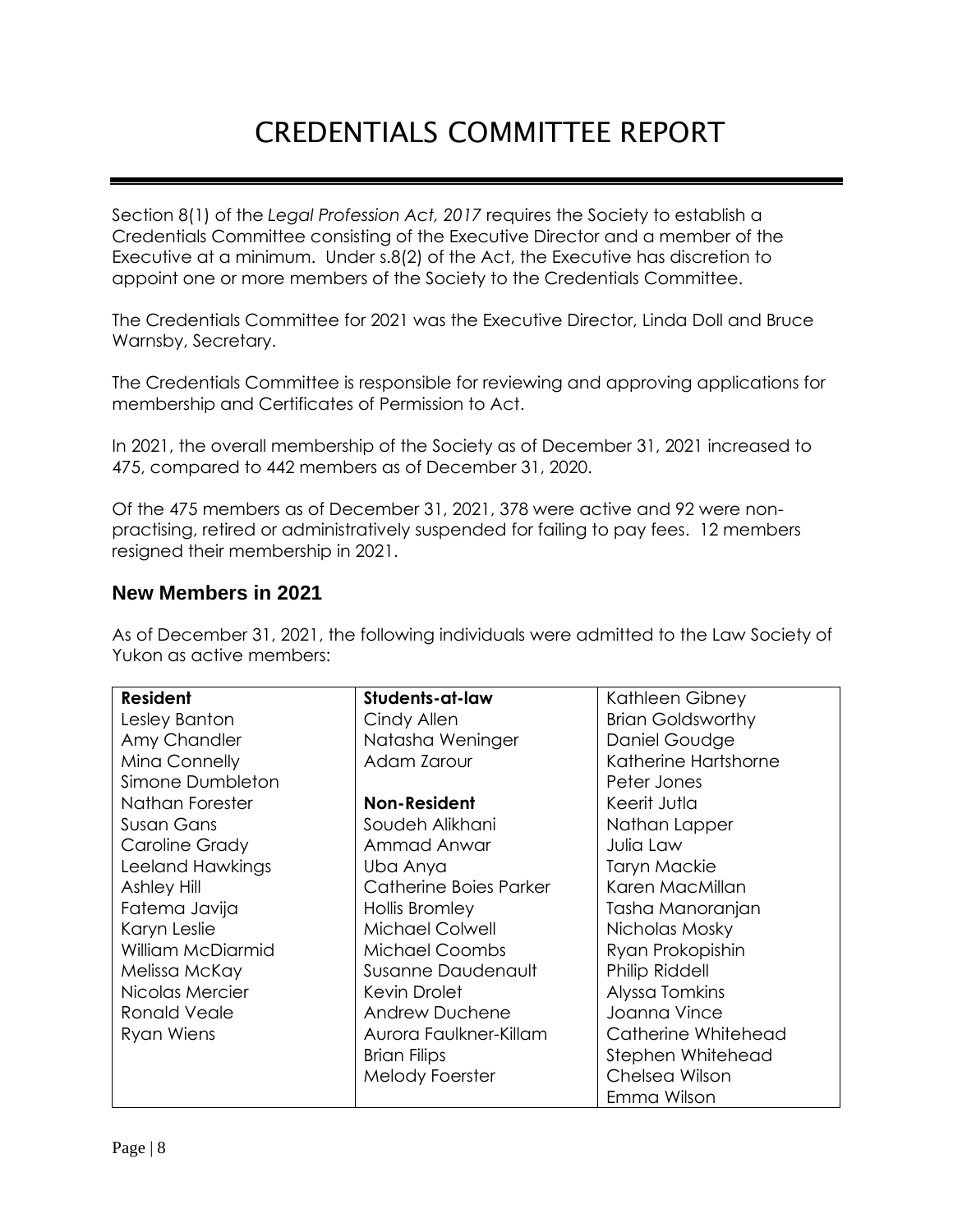

### **Non-Practising Membership**

In 2021 the following members changed their membership status to non-practising:

George Asquith Naomi Kovak Hannah McDonald Susan Brown **Kelly Labine** Pam Muir Michelle Chan Jessica Labranche Vida Nelson Elizabeth Cordonier Karyn Leslie Allyssa Tone Rita Davie **Mike Lewis** Bibhas Vaze Tara Grandy **Rowan MacPhail** Ryan Wiens Sarah Hart **Frances Mahon** Karen Zimmer Leah Hughes **Baird Makinson** Kristie Zychowka

# **Resignations**

The following members voluntarily resigned their membership in 2021:

Buffy Blakely **Andrew Fox** Nasha Nijhawan Geoffrey Bowman Jutla Keerit Dale Pope Caily DiPuma Aileen Maningas Katrina van Kessel Geoffrey Dittrich Kelly McMillan Gaynor Yeung

# **Suspensions**

The following members were suspended for non-payment of fees:

Buffy Blakely **Carrie Burbidge** Katrina van Kessel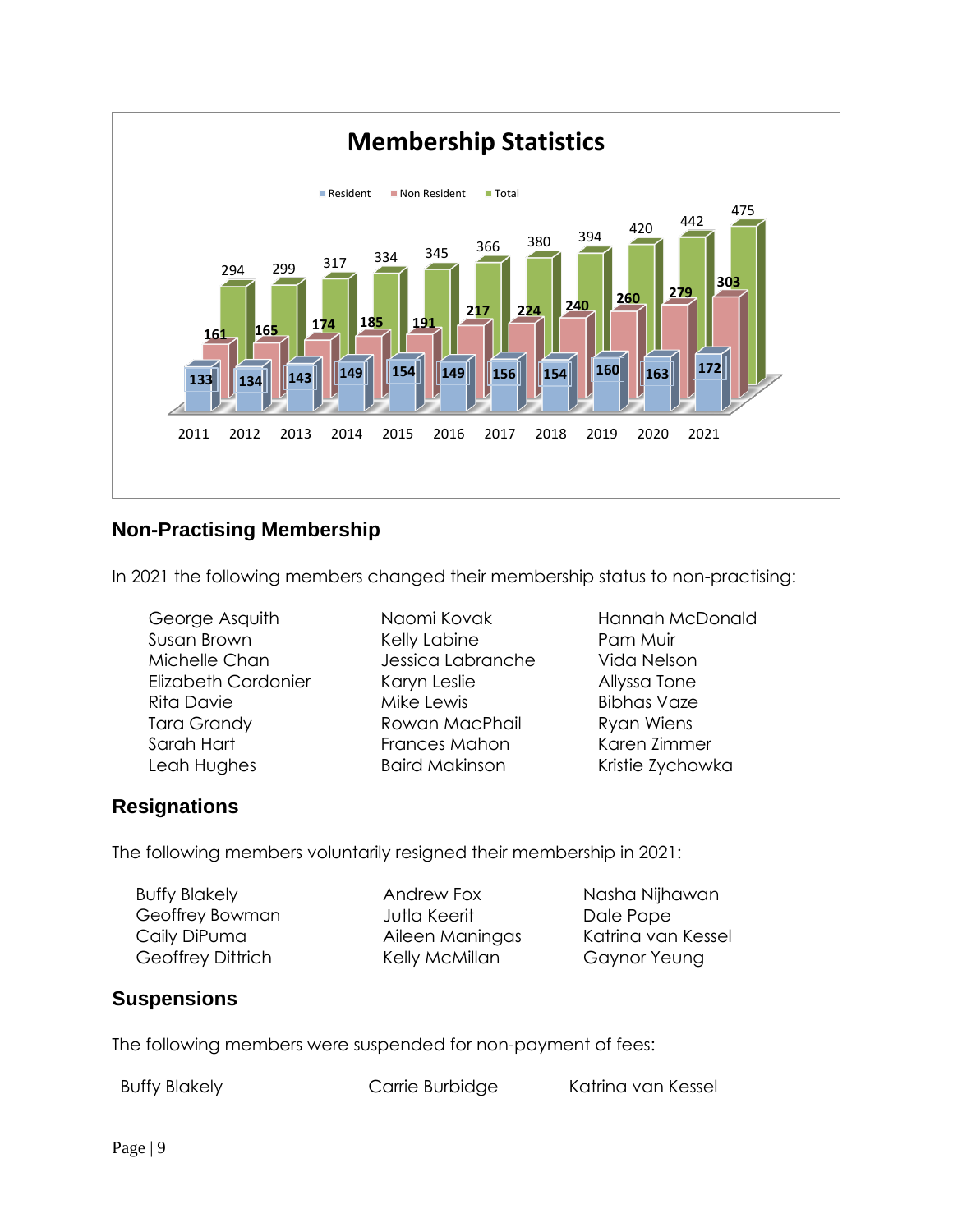# **Certificates of Permission to Act in the Yukon**

Pursuant to section 38(1) of the *Legal Profession Act, 2017*, the Credentials Committee can issue a Certificate of Permission to Act to an interjurisdictional practitioner in relation to a specific matter. In 2021, 84 new Certificates of Permission were issued. In comparison, 63 Certificates were issued in 2020.

The following individuals were granted Certificate(s) of Permission to Act in the Yukon in 2021:

Uba Anya **Rodney Gregory** Stephanie Ovens Abudi Awaysheh David Hainey Peter Pagano Sarah Bird **Alecia Haynes** Eric Pedersen Joseph Blinick Lisa Hiebert Michael Penner Lindsay Burgess Mercy Iannicello Brian Poston Taryn Burnett Tevia Jeffries Michelle Quinn Taylan Caliskan Christopher Johnson Philip Riddell Aidan Cameron Annie Kaderly Chris Roine David Chow **Eliezer Karp** George Roper Shayna Clarke **Mia Laity** Keegan Rutherford **Clarke** Michael Colwell **Rayan Laity** Todd Shikaze Scott Cozens **Example 2** Hannah Lindy Tammy Shoranick Jordanna Cytrynbaum Derek Lovatt Sara Shuchat Shane D'Souza Tayran Mackie Jonathan Silver (x2) Shaliaza Dhanani **Brij Mahon** Eric Spink Timothy Dunlap Daniel Markovitz Amelia Staunton (x2) David Edinger Ross McGowan Boris Subara Dale Fedorchuk Kelley McMillan Eamonn Watson (x2) Andrew Fong The Michael McVey Sarah Whitmore (x2) Michel Fontaine Joseph Miller Jennifer Wiegele Justine Forsythe Naomi Moses Patrick Williams Mitch Foster **Kenneth Movat** Cheryl Woodin Alan Gardner Wesley Mussio Joan Young Virginie Gauthier Seyed Nematollahi Lawrence Zatlyn Gabrielle Grant Ayodeji Otiti

Julie Fucchin Paul McLean Mary Ellen Turpel-Lafond Michael Feder Brenda McLuhan Matthew Van Nostrand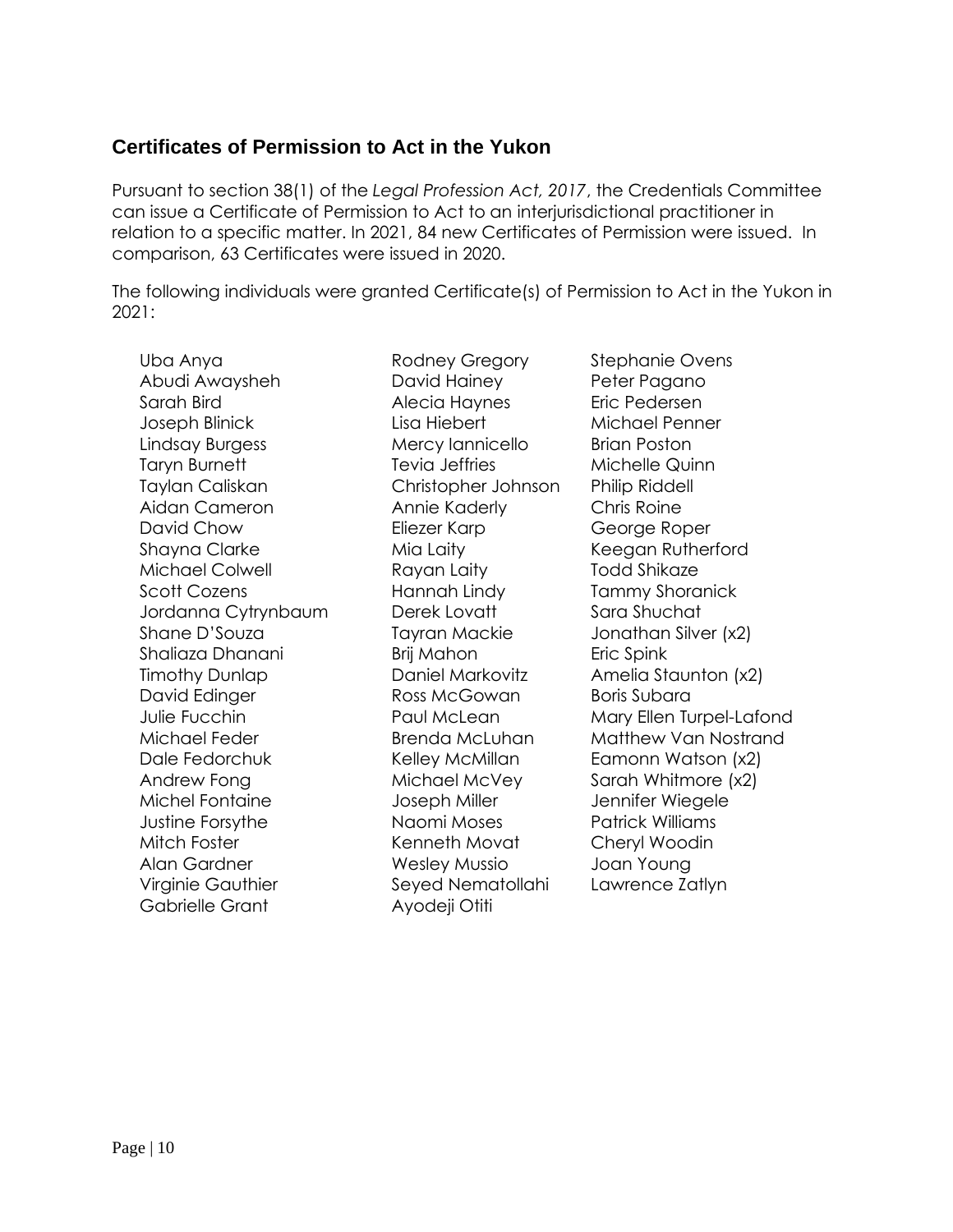

# **Website**

The Executive would like to remind members that the names and contact information of all lawyers who have a Certificate of Permission to Act is available on our website under "Find a Lawyer".

As there is no limit to the number of Certificates of Permission that a lawyer may hold at one time, the Law Society may be contacted to provide clarification, subject to privacy concerns, regarding the exact matter(s) on which the lawyer is permitted to act.

Bruce Warnsby **Secretary**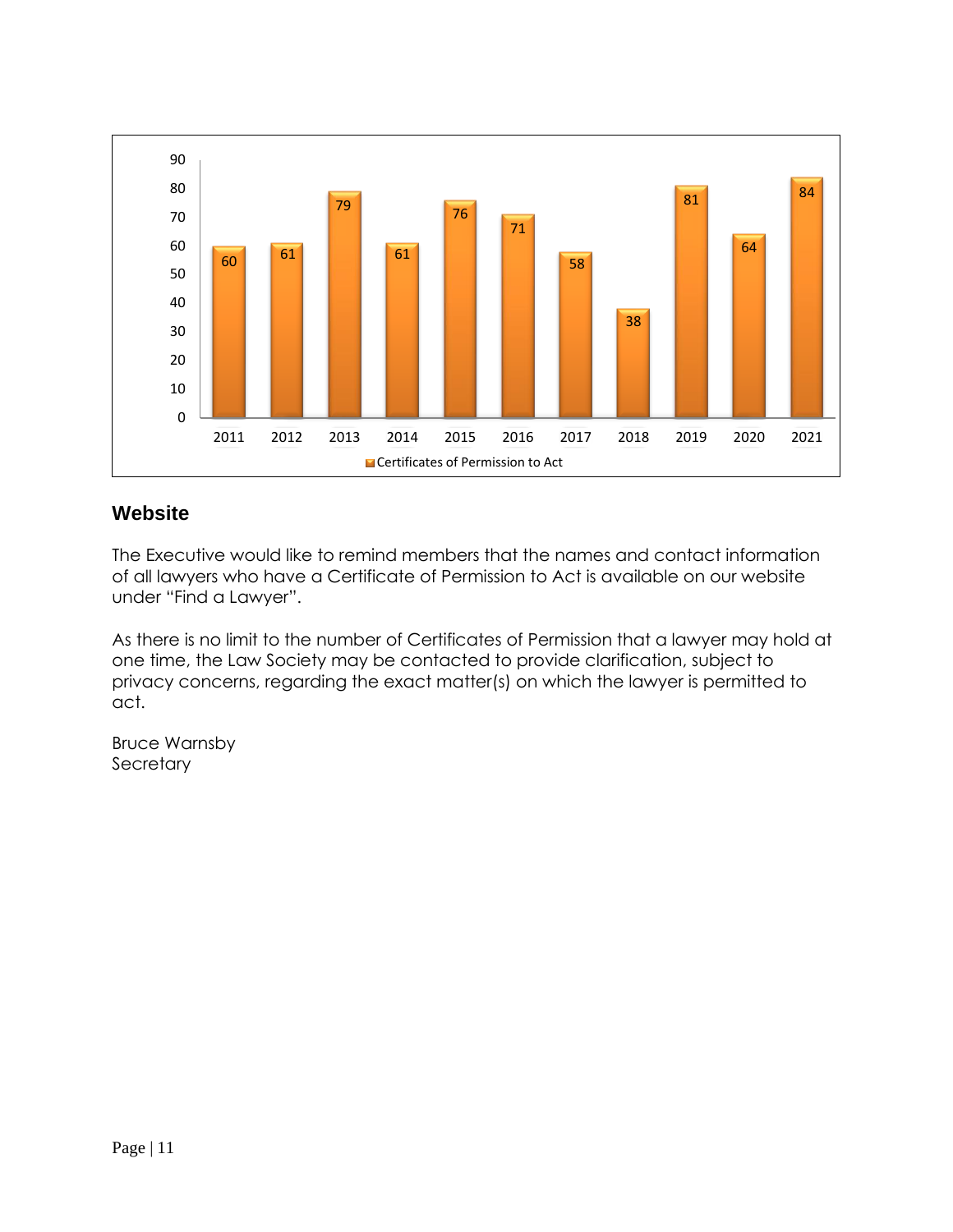# FINANCIAL REPORT

This report is intended to highlight various matters of significance as outlined in the Law Society's financial statements accompanying this report. The Law Society's auditors, Crowe Mackay LLP, have audited the financial statements.

The financial statements are prepared using the fund accounting method of reporting. The consolidation of statements provides a Combined Statement of Operations and Changes in Fund Balances, together with a breakdown that includes separate statements for each of the General Fund (day-to-day operations), Liability Insurance Fund and Compensation Fund (formerly called the Special Fund). This allows each fund's management to be viewed in a clearer format, with a more transparent accounting of the day-to-day operating costs of the Society. Budget figures are also included in the General Fund Statement of Operations.

# **Financials**

Our Combined Statement of Financial Position shows a net assets value of \$5,444,956. This represents an increase of \$323,201. This increase is primarily due to an increase in realized and unrealized gains on investments. The gain on realized and unrealized investments in 2021 was \$232,438, which represents a gain of \$192,197 over 2020.

The securities are recorded at fair market value (FMV), as this is a Generally Accepted Accounting Practices (GAAP) requirement. Note 4 in the Audited Financial Statement breaks down the cost, as well as the unrealized gain/loss, to give fair market value.

The net asset value of the General Fund is \$1,431,295. This represents an increase of \$908 from last year's value. The General Fund Statement of Operations shows a surplus of \$908. The surplus represents increased revenues and reduced expenditures as projects were delayed due to the impact of COVID-19 and spending in some areas reduced.

The net asset value of the Liability Insurance Fund is \$929,850. This represents an increase of \$48,720 from last year's value.

The per lawyer rate levied by the Law Society to its insured members for mandatory professional liability coverage is the same rate per lawyer that the Society is charged by CLIA.

In October, 2019, the Executive made adjustments to its financial policy for the Liability Insurance Fund. In 2020, the cost of the Lawyer's Assistance Program was transferred from the Liability Insurance Fund to the General Fund. This reduced expenses and increased the net asset value of the Fund.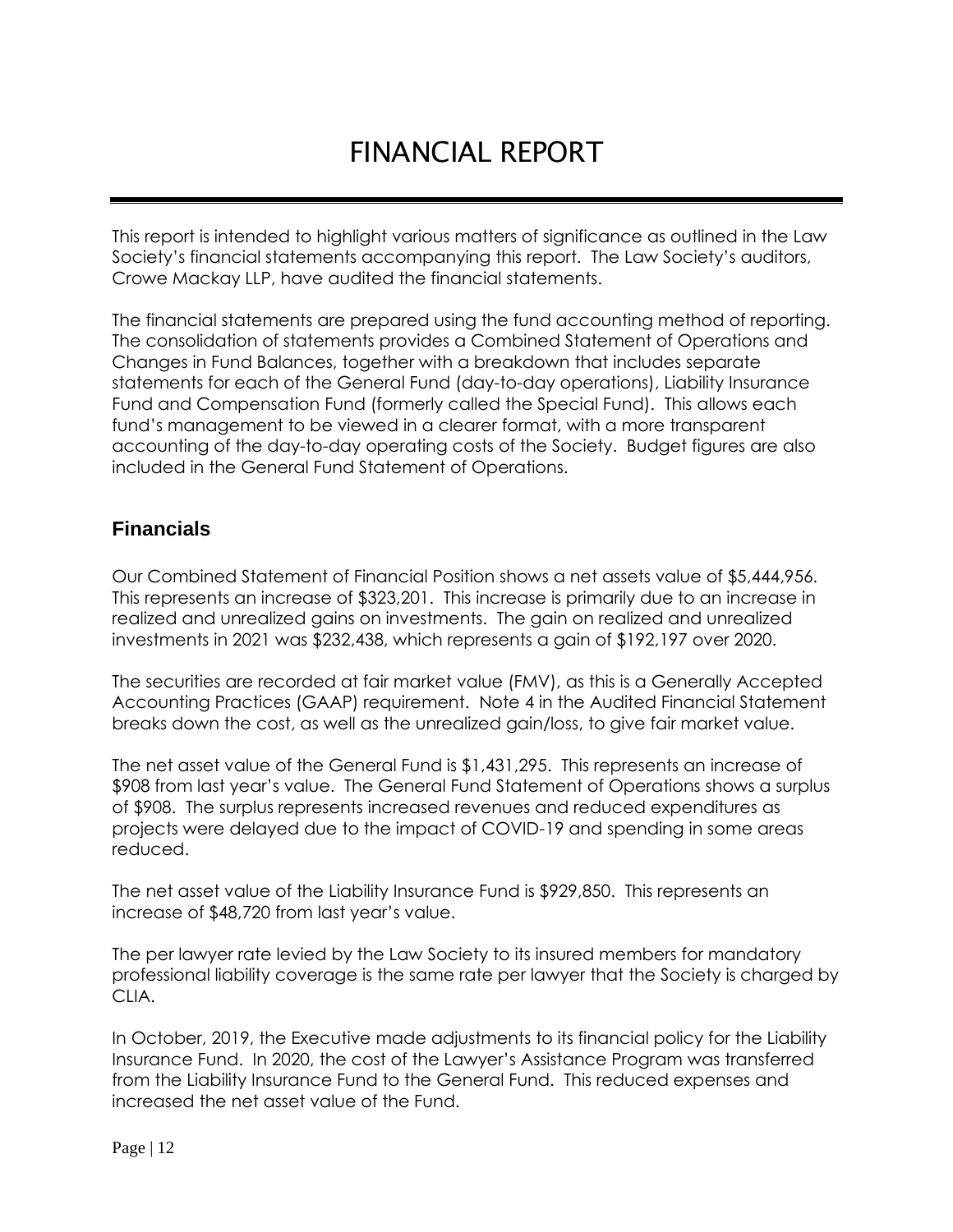The net asset value of the Compensation Fund is \$3,083,811. This represents an increase of \$273,573 from last year. The Compensation Fund is currently invested in marketable securities through RBC Dominion Securities.

As noted at Note 2 of the financial statement, the global outbreak of COVID-19 has resulted in governments worldwide enacting emergency measures to combat the spread of the virus. These measures have caused material disruptions to business, governments and other organizations resulting in an economic slowdown and increased volatility. The duration and impact of the COVID-19 outbreak is unknown.

At this time, as the Financial Statements indicate, the finances of the Law Society continue to be in a state of financial stability. The Executive will continue to monitor the impacts of COVID-19 but does not anticipate any change to its operations.

Megan Whittle **Treasurer**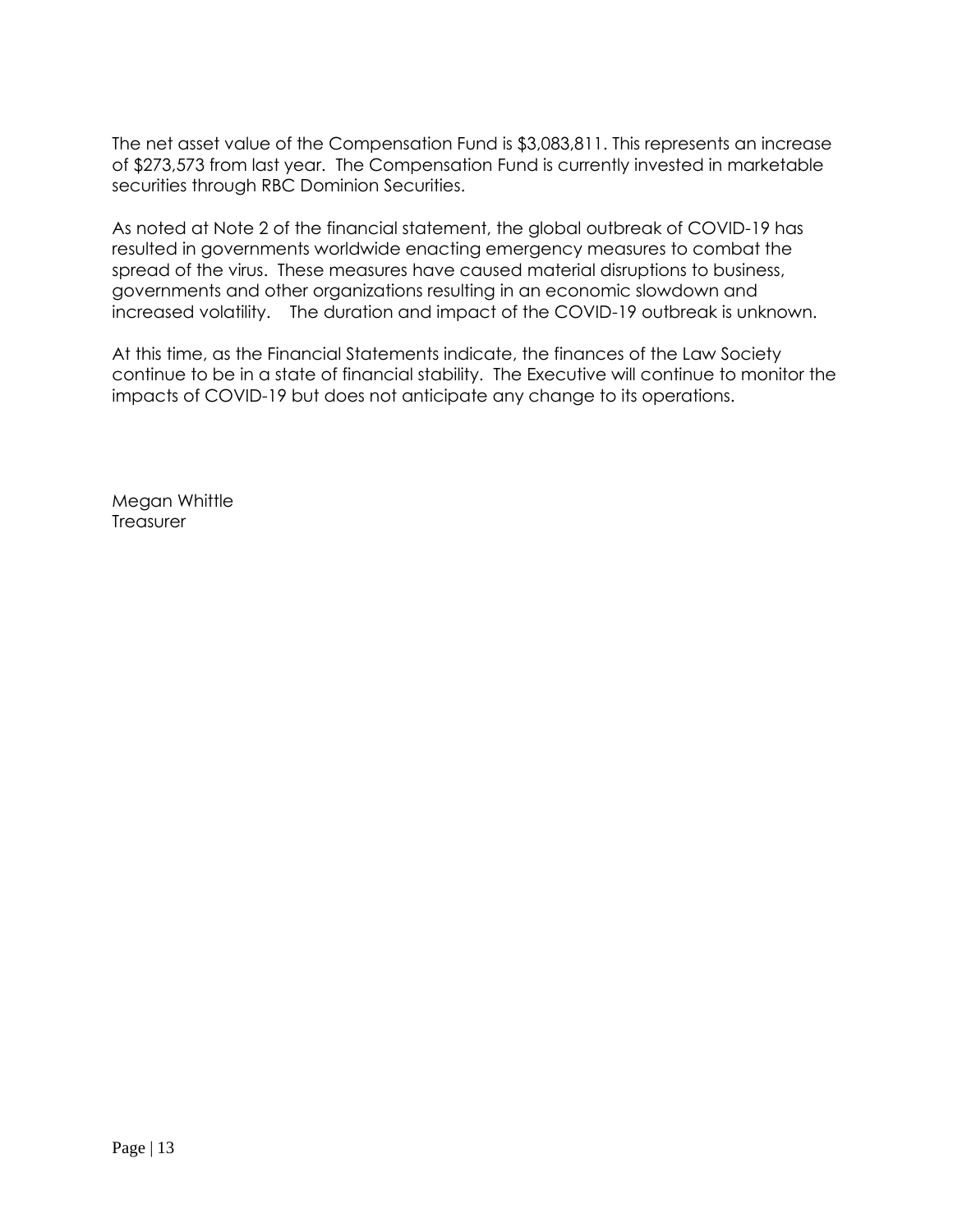The Statement of Operations and Changes in Fund Balances indicates that revenue in 2021 included member's assessments in the amount of \$47,900 and revenue from investments in the amount of \$69,422 for total revenue in the amount of \$117,322, an increase of \$24,987 from 2020.

The increase in member's assessments in 2021 reflects the changes in the *Legal Profession Act, 2017*, which came into effect in February 2020 and no longer exempts active members employed with Government from paying the Compensation Fund assessment.

The Statement of Financial Position prepared by Crowe MacKay LLP indicates the net asset value at December 31, 2021 was \$3,083,811, an increase in value of \$273,573 over 2020. The increase in value reflects an excess of revenue over expenditures in the amount of \$74,409, before the gain on sale of investments and unrealized gains on investments are taken into account.

The market value of the investment portfolio, cash and prepaid expenses was \$3,084,767 whereas the market value at the end of 2020 was \$2,811,622.

The funds in the Compensation Fund are invested in marketable securities, principally Canadian GICs. Investment income has been re-invested on a conservative basis.

The Compensation Fund Committee is comprised of Chair, Serge Lamarche and Keith Parkkari.

Serge Lamarche Chair, Compensation Fund Committee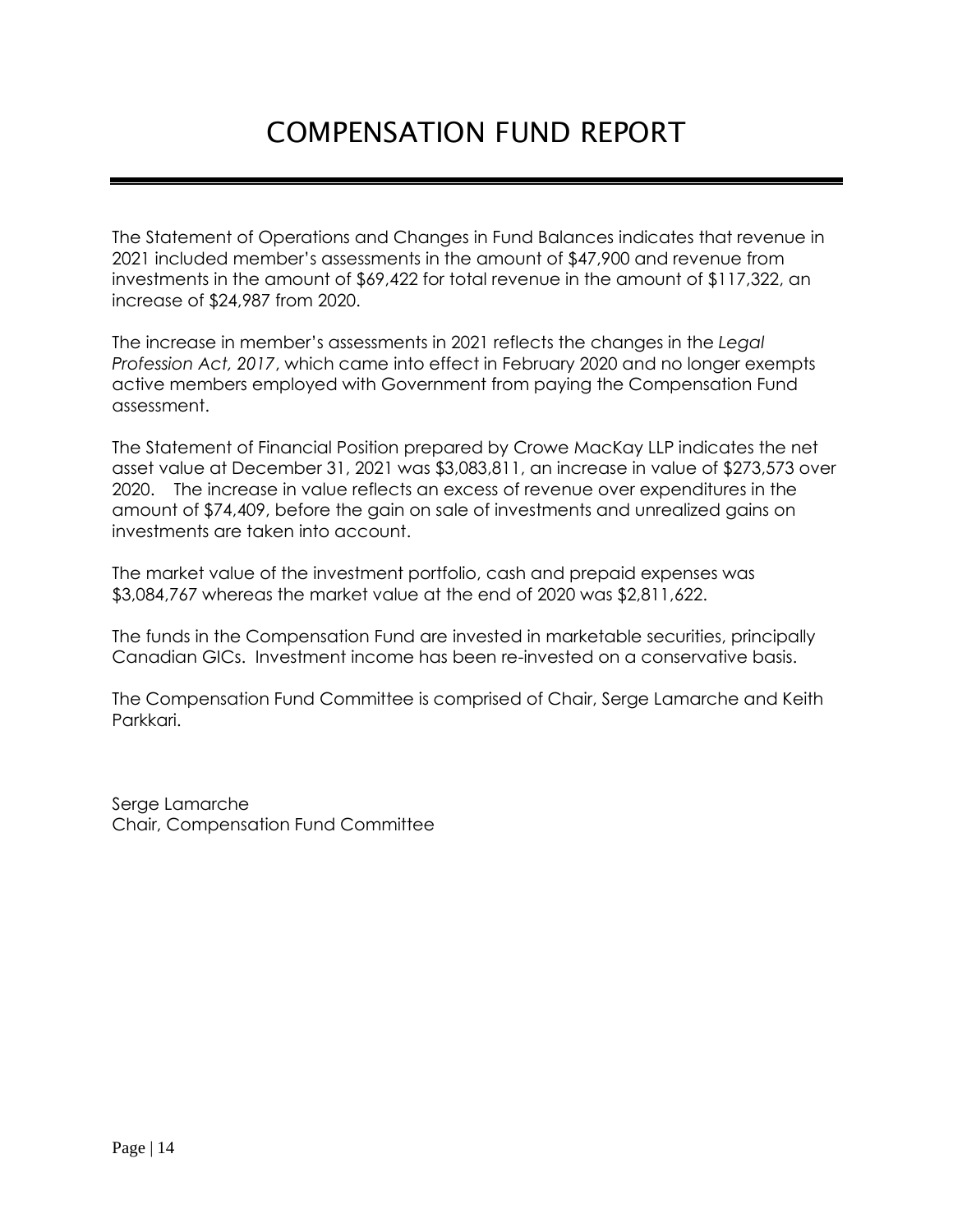# CONTINUING PROFESSIONAL DEVELOPMENT

The Continuing Professional Development Committee [CPDC] provides legal educational programs to members of the Law Society. The Committee focuses on programs that will assist members to increase their legal knowledge and practical skills, remain aware of their professional obligations, and provide better client services.

Members consisted of Bruce Warnsby – Chair, Lauren Whyte – Vice Chair, Bhreagh Dabbs, Mike Reynolds, Leo Lane, and Cathy Rasmussen. In August 2021 the CPDC welcomed Amy Chandler and Emma Dickson to the team. The CPDC would like to thank members David Christie, Megan Whittle and Amy Steele for their work on the CPDC.

In 2021 the CPDC hosted 11 events in a Zoom live-webinar format at no charge to members. The events are recorded and available to members on the Law Society of Yukon's [website](https://lawsocietyyukon.com/for-the-lawyer/continuing-professional-development/cpd-events/) for viewing and CPD credit.

| <b>Title of Event</b>   | <b>Date</b> | <b>Panelists</b>              | <b>Attendance</b> | Non-            |
|-------------------------|-------------|-------------------------------|-------------------|-----------------|
|                         | <b>of</b>   |                               | <b>Total</b>      | <b>Resident</b> |
|                         | Event       |                               |                   |                 |
| Children & Criminal Law | Feb 23      | Cpl. Kelly Manweiller,        | 56                | 13              |
|                         | 3.0 CPD     | RCMP; Simon Renouf,           |                   |                 |
|                         | hours       | Lawyer; Noel Sinclair,        |                   |                 |
|                         |             | Lawyer                        |                   |                 |
| Law Firm Trust &        | March       | Sara Jimenez, CPA and         | 35                | 1               |
| General Books, Records  | 30          | Gustavo Jimenez, CPA          |                   |                 |
| and Accounts – Best     | 2.5 CPD     |                               |                   |                 |
| Practices & the Use of  | hours       |                               |                   |                 |
| Electronic              |             |                               |                   |                 |
| Banking/Transaction     |             |                               |                   |                 |
| Methods                 |             |                               |                   |                 |
| Human Rights Law -      | April 29    | Birju Dattani, Director of    | 65                | 26              |
| Near & Far              | 2.0 CPD     | <b>Yukon Human Rights</b>     |                   |                 |
|                         | hours       | <b>Commission and Suneeta</b> |                   |                 |
|                         |             | Millington, Deputy            |                   |                 |
|                         |             | <b>Director General</b>       |                   |                 |
|                         |             | <b>International Security</b> |                   |                 |
|                         |             | Policy for Canada's           |                   |                 |
|                         |             | Department of Defence         |                   |                 |
| Judicial Review with    | May 6       | Justice Wenckebach            | 73                | 30              |
| Justice Wenckebach      | 1.5 CPD     |                               |                   |                 |
|                         | hours       |                               |                   |                 |
|                         |             |                               |                   |                 |

The CPDC offered the following events in 2021: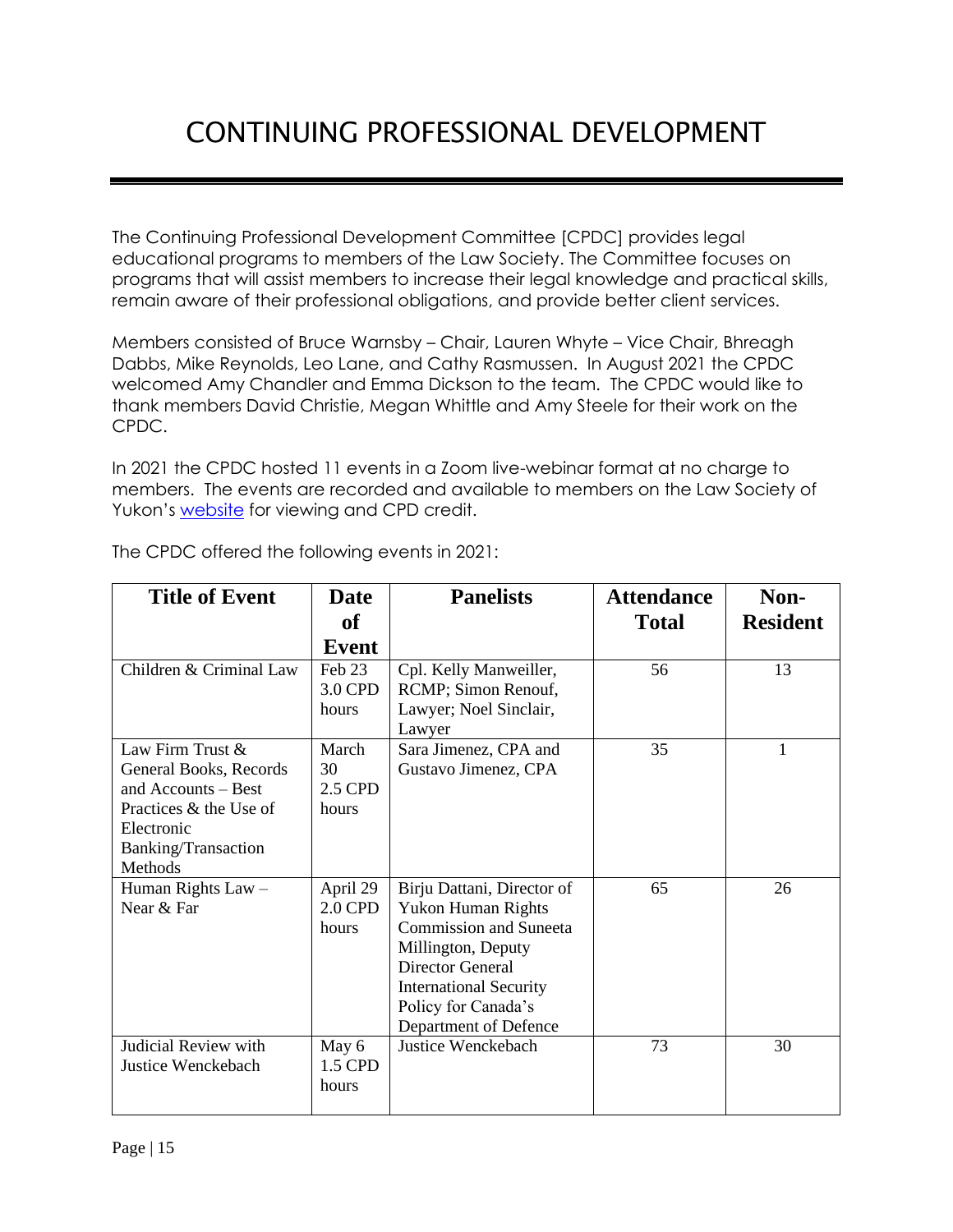| <b>Title of Event</b>     | <b>Date</b>  | <b>Panelists</b>           | <b>Attendance</b> | Non-            |
|---------------------------|--------------|----------------------------|-------------------|-----------------|
|                           | <b>of</b>    |                            | <b>Total</b>      | <b>Resident</b> |
|                           | <b>Event</b> |                            |                   |                 |
| From Birth to Burial: The | June 30      | Sandy Kovacs, Lawyer       | 48                | 33              |
| Lifecycle of a Litigated  | 1.5 CPD      |                            |                   |                 |
| File                      | hours        |                            |                   |                 |
| Getting Back to Work:     | July $13$    | Derek LaCroix, QC and      | 30                | 18              |
| Developing Well-Being to  | 1.5 CPD      | Director of Lawyers        |                   |                 |
| Deal with the Changing    | hours        | Assistance Program of      |                   |                 |
| <b>Times</b>              |              | <b>British Columbia</b>    |                   |                 |
| Sexual Harassment in the  | Aug 10       | Birju Dattani, Director of | 34                | 14              |
| <b>Legal Profession</b>   | 1.5 CPD      | <b>Yukon Human Rights</b>  |                   |                 |
|                           | hours        | Commission and Amna        |                   |                 |
|                           |              | Bhatti, Human Rights       |                   |                 |
|                           |              | Officer                    |                   |                 |
| Amendments to the         | Aug 26       | William Steinburg, YG      | 20                | 5               |
| Yukon's Wills Act, 2021   | 1.0 CPD      | Senior Policy Analyst,     |                   |                 |
|                           | hours        | <b>DOJ</b>                 |                   |                 |
| Pitfall Potpourri:        | Sept 21      | Jocelyn Barrett, Lawyer    | 51                | 18              |
| <b>Employment Edition</b> | 1.5 CPD      | and Elizabeth Reid,        |                   |                 |
|                           | hours        | Lawyer                     |                   |                 |
| Children and Family Law   | Nov 9        | Justice Wenckebach;        | 32                | 16              |
|                           | 1.5 CPD      | Shayne Fairman, Lawyer     |                   |                 |
|                           | hours        | and Dr. Zoe Armstrong,     |                   |                 |
|                           |              | Counselor                  |                   |                 |
| Vaccine-mandates and      | Dec 14       | Birju Dattani and Amna     | 73                | 33              |
| Human Rights              | 1.5 CPD      | <b>Bhatti</b>              |                   |                 |
|                           | hrs          |                            |                   |                 |

Although First Nations 101 was planned, we were unable to offer this important CPD event in 2021. Dates for First Nations 101 for 2022 are already reserved. The Committee welcomes topic ideas for future CPD events.

Bruce Warnsby CPD Chair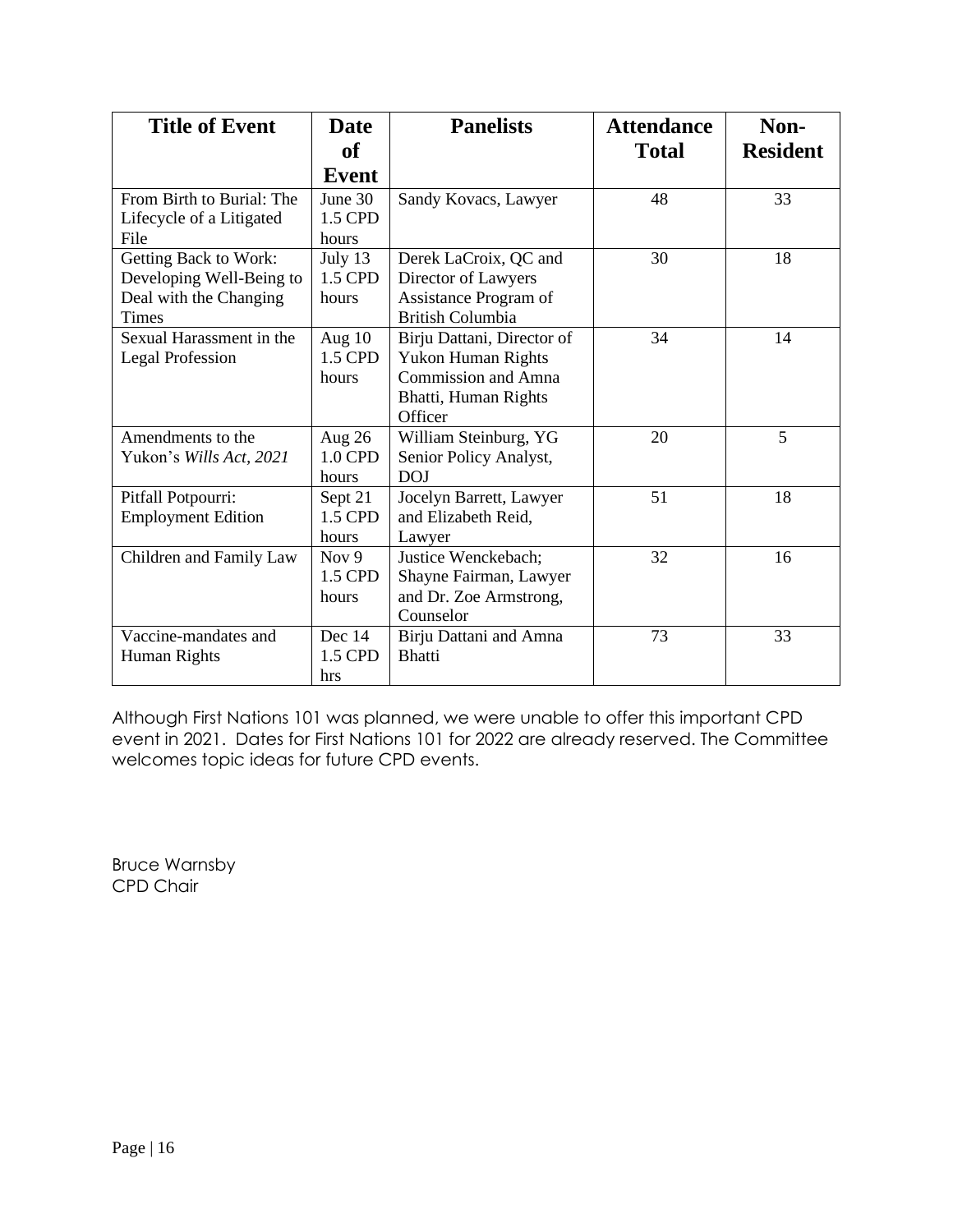I am pleased to present my fourth annual report as the Law Society of Yukon representative to the Federation of Law Societies.

In 2021 all four of the regular Federation Council meetings were via tele-conference on account of the Covid-19 crisis, as was the annual fall conference – which was much reduced in scope.

Though I was not required to travel to attend any Federation meetings in 2021, the advance preparation and material to be reviewed for each is still considerable, and I am always grateful for the assistance of Linda Doll and Shannon Kmyta in keeping me 'on track' and prepared.

In spite of the challenges thrown up by the pandemic, work has continued and advanced on key Federation priorities, albeit primarily 'on-line', and possibly a little more slowly than might be hoped in some instances. At times in-person meetings and discussions can more quickly highlight areas of consensus, and identify those matters where specific further review and consideration can be efficiently addressed.

Perhaps the most notable casualty of pandemic restrictions in 2021 to the Federation was the cancellation for a second consecutive year of the well received and attended National Criminal Law and National Family Law CPD programs. At the time of writing however, both programs are now scheduled to proceed: the Criminal Law program in Victoria, B.C., July 4-8, 2022, and the Family Law program in Whistler, B.C., July 25-28, 2022. By the time this report is published either or both programs may already be fully subscribed. However, for those seeking/hoping to attend this year, or in coming years, the Federation main page has links to both programs: <https://www.flsc.ca/>

With travel and in-person meetings being severely restricted during 2021, the Federation was again able to 'hold the line' financially. Increased expenses for technology and communications were largely offset by reduced travel and meeting costs. In the end, as anticipated last year, the annual allotment ('dues' paid by the constituent Law Societies to fund Federation activities) will remain essentially the same this year as last.

The 'per member' amount was reduced last year over the last 'pre-Covid' year by approximately 10 per cent, which reduction is planned to remain in place this year and next, as we transition to the post-Covid environment. Anticipating travel and meeting costs likely rising substantially in the near future, the Federation plan is to mitigate those increased costs by using technology for virtual meetings more frequently, and reducing the overall number of in-person meetings and conferences compared to prepandemic years.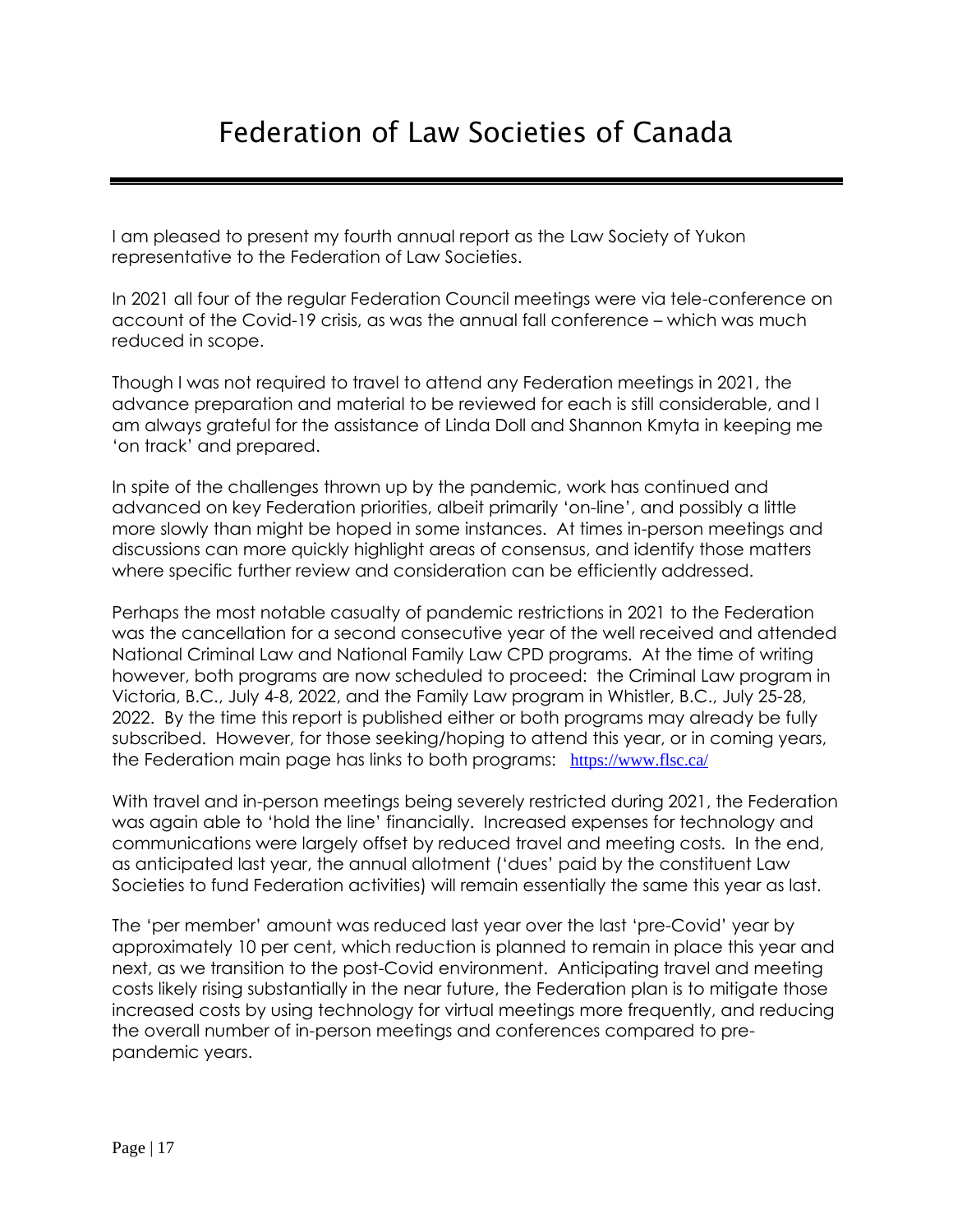### **Ongoing Federation Activities:**

#### Model *Rules* and *Code of Conduct*

One of the key functions of the Federation is, in a consensus driven process, to develop and promulgate Model Codes of Conduct and Rules for Law Societies across the country.

Further to my last annual report, the process is well underway regarding two proposed *Code of Conduct* amendments – one addressing Chapter 6.3 of the *Code*  ('Harassment and Discrimination'), the other to codify the principles governing *ex parte* communications with the Courts. Two rounds of consultation with the member Law Societies have occurred, and detailed analyses are ongoing in light of the responses received. It currently appears we will have proposed final drafts by the coming summer.

#### Lawyer Well-being Study

Phase I of the national well-being study jointly sponsored by the Federation and the Canadian Bar Association is mostly through the information gathering stage, and it is anticipated that a preliminary report will be available this summer. Outside funding is being secured for Phase II of the project, which will involve individual interviews with volunteer members across the country. As with the initial survey, it is anticipated that the process will start with the northern regions, and 'roll out' over time to the other provinces/regions. To ensure anonymity/privacy of the respondents, the results of the northern member interviews will be aggregated.

As previously reported, a similar study of Quebec legal professionals several years ago identified troubling issues with respect to mental and physical wellness (including substance abuse concerns). Corresponding concerns have been identified with legal professionals in other countries. The ongoing national study here should show whether the issues seen in Quebec are congruent with the national situation, and how they impact the proper regulation of Canadian lawyers and notaries.

#### Accreditation / Professional Standards

Accreditation of foreign trained lawyers who wish to practice in Canada continues to be a significant ongoing activity for the Federation. The current Federation initiative to modernize the process is at the stage of more precisely identifying/specifying the measurable competency standards against which foreign trained applicants will be assessed. A similar review of the National Requirement, which serves essentially the same function for Canadian trained graduates - assessing whether such individuals will/can be presumed to meet the necessary competency standards – is now underway.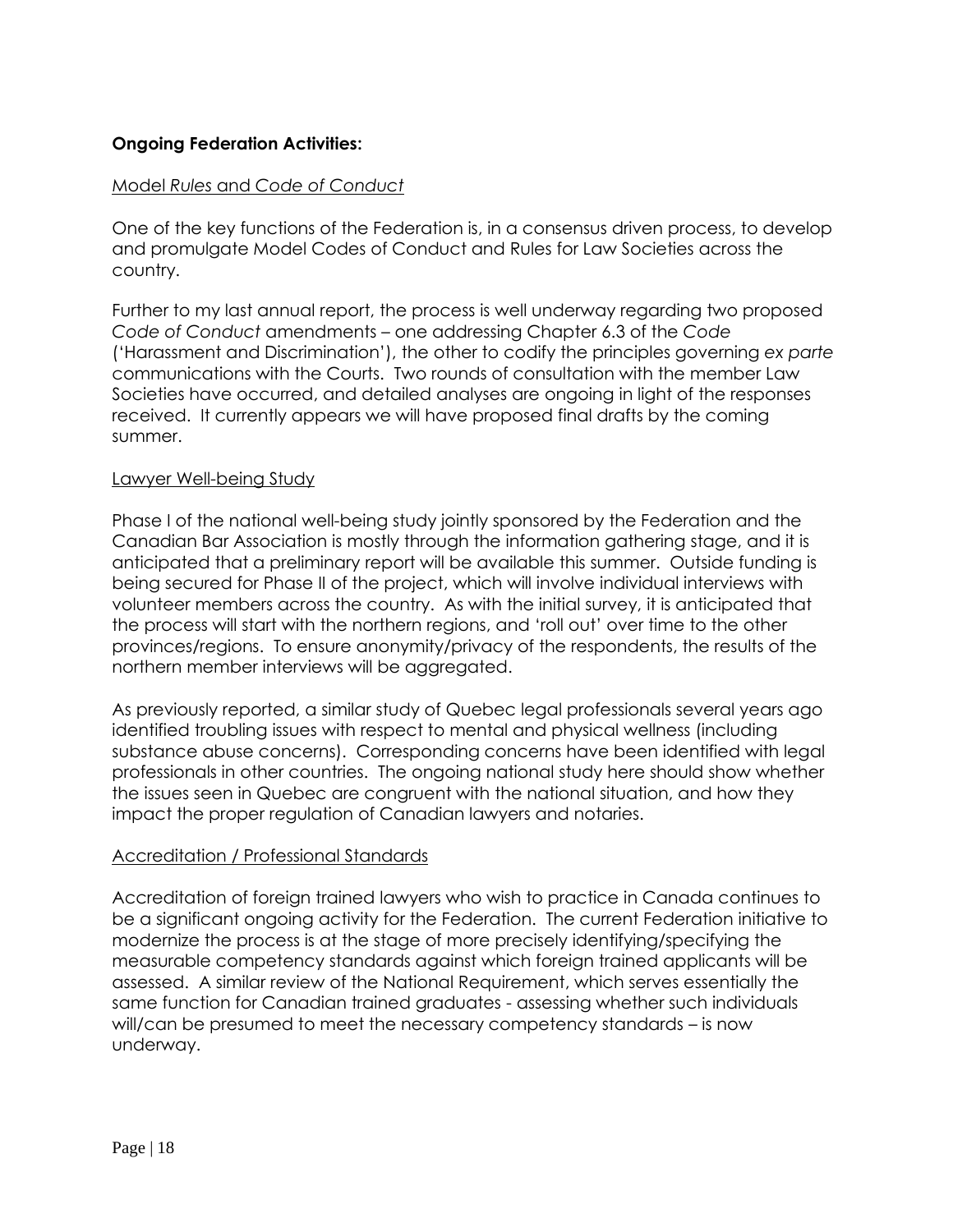# Public Advocacy / Case Intervention

When appropriate and necessary the Federation will take a public position or make submissions to legislators or other authorities on matters of general concern to Canadian law societies. In some instances, the Federation will seek to intervene in court cases, generally at the Supreme Court of Canada level, where matters of particular concern to Canadian law societies are in issue.

In 2021 the Federation sought and obtained leave to intervene in the *Law Society of Saskatchewan v. Abrametz<sup>1</sup>* appeal to the Supreme Court of Canada, which was heard late last fall, and remains on reserve. At issue is whether and to what extent *Charter* based principles inform or limit the time frame for Law Societies to complete disciplinary proceedings addressing alleged member misconduct.

The Federation has become aware of several proposed changes to federal tax legislation/regulations regarding so-called "aggressive tax planning" which have the potential to significantly impact solicitor-client privilege, and put burdens on counsel to provide confidential information about their clients to the Canada Revenue Agency. Submissions to the government on these issues are ongoing.

Also on the federal agenda are proposed regulations regarding border officials searching electronic devices. Submissions to the government regarding inadequate or potentially unconstitutional provisions regarding solicitor-client privilege are being made by the Federation.

### Reconciliation Initiatives

As one aspect of the Federation's commitment to Reconciliation Initiatives, the Federation Council resolved to establish an Indigenous Advisory Council, comprised of eight to ten indigenous members, to provide advice and guidance to the Federation on an ongoing basis. It is anticipated the Advisory Council members will be identified and in place during 2022.

Two key standing committees of the Federation, the Model Code committee and the National Discipline Standards committee, have retained indigenous consultants to address whether and what changes the reconciliation process may require for the Code of Conduct and/or discipline/complaint/adjudication processes.

The ongoing review of the National Requirement will be informed by indigenous perspectives, and the need for reconciliation - reflecting the specific recommendation of the TRC Call to Action 28 – ensuring cultural competency amongst law students. To ensure that perspective is considered, an Indigenous academic has been appointed to the committee reviewing the Requirement.

<sup>1</sup> *Abrametz* v *Law Society of Saskatchewan*, 2020 SKCA 81 (CanLII)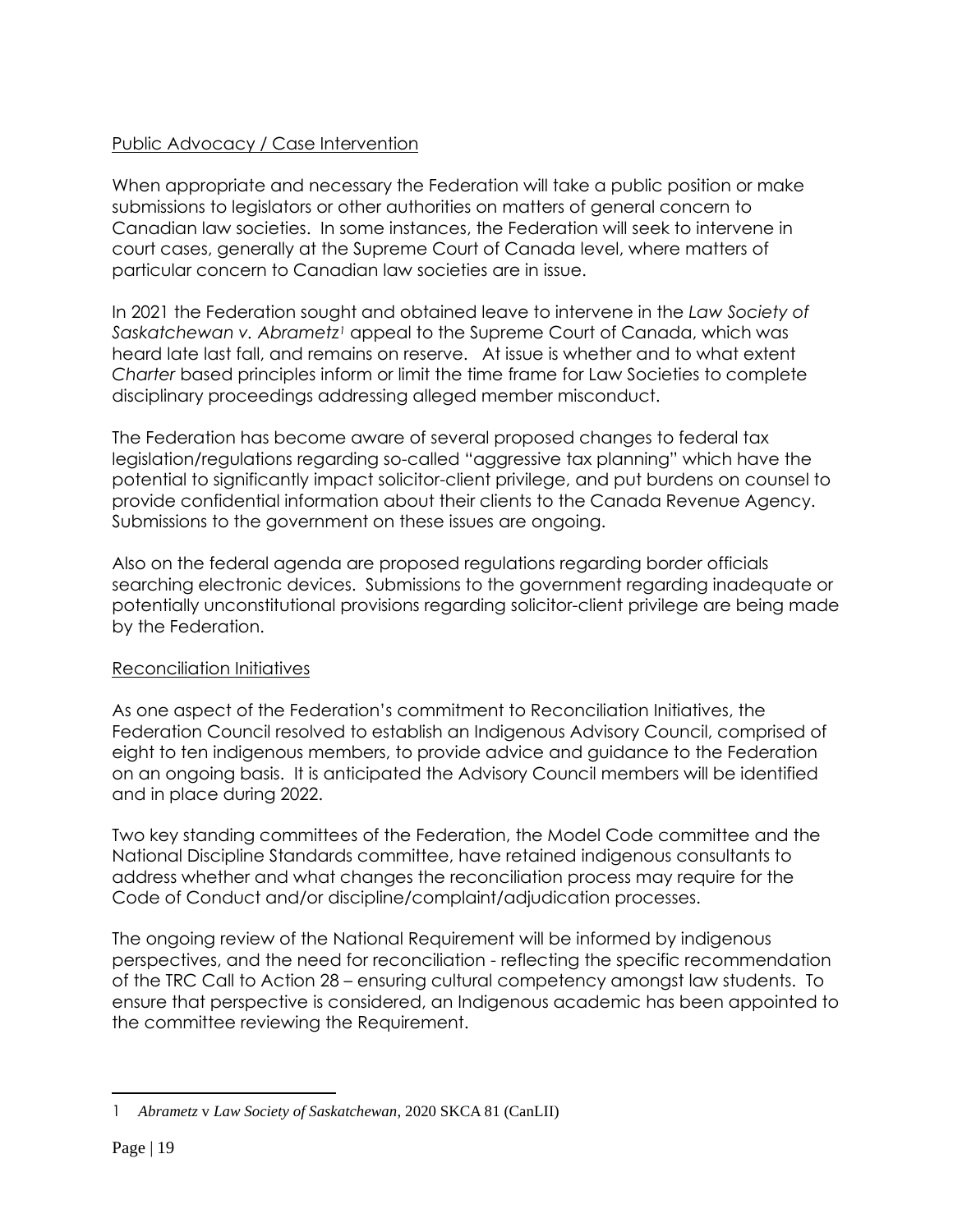#### Further information

Of necessity, reports such as this can but scratch the surface of the ongoing activities and initiatives of the Federation. Their website ([https://www.flsc.ca](http://www.flsc.ca/)) is very user friendly, and contains a great deal of information of interest to practitioners.

David A. McWhinnie Federation Council Member for LSY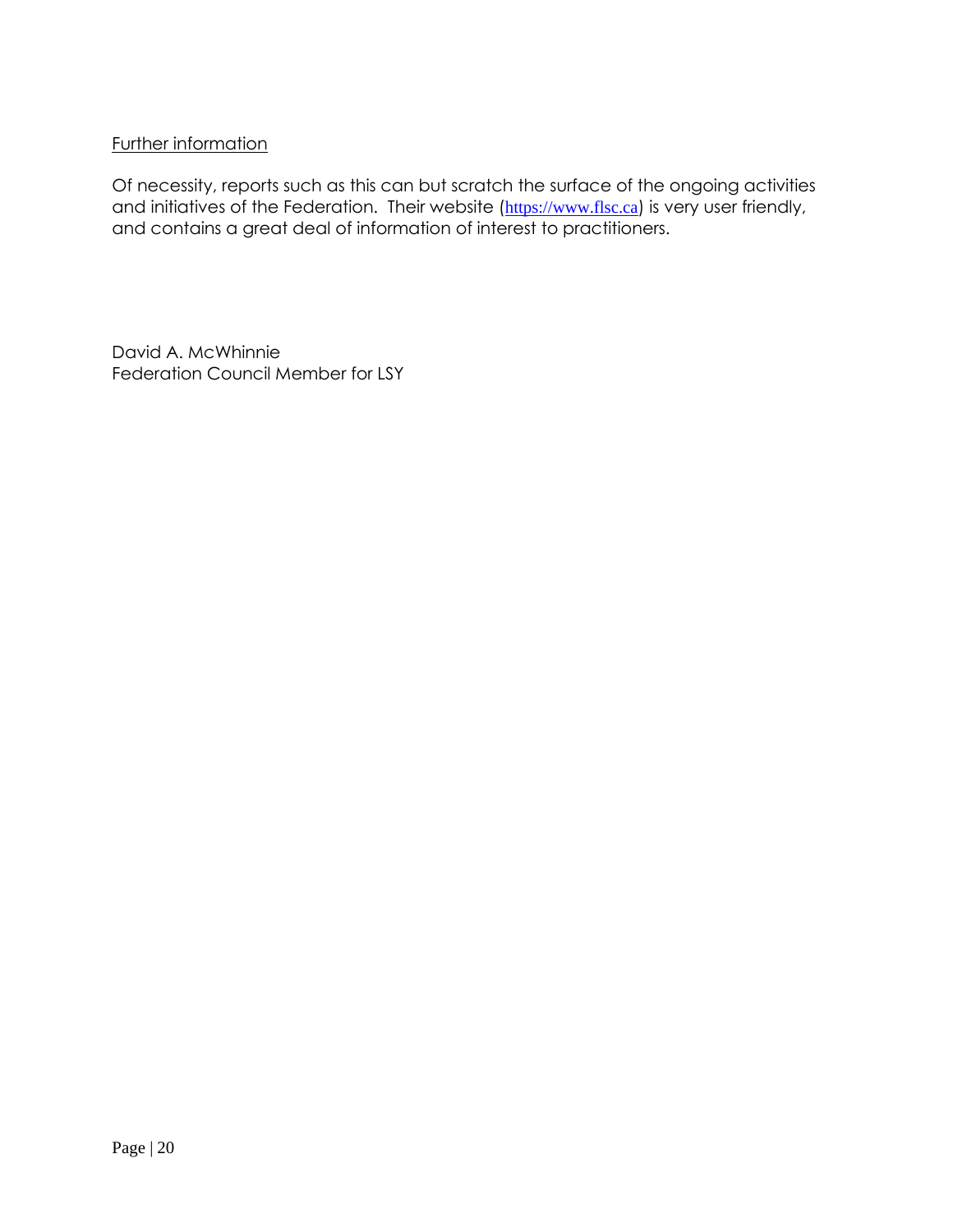# MEET WITH A LAWYER PROGRAM

This is the service operated by the Law Society of Yukon for members of the public. It is to help clients determine if they have a legal problem for which they require the services of a lawyer.

The Law Society Executive wishes to thank those lawyers who have agreed to participate in the Meet with a Lawyer Program. This service is much appreciated by members of the public. If you are not currently listed as accepting certificates and wish to do so, please feel free to contact the Law Society office to make the necessary arrangements.

In 2021 there were 172 certificates issued in the following areas of law:

Landlord/Tenant – 1 Personal Injury – 11 Wills/Estates - 11

Aboriginal – 2 Administrative – 7 Civil Litigation – 53 Conveyancing – 5 Corporate/Commercial - 3 Criminal – 18 Debtor/Creditor - 4 Family Law – 20 Labour/Employment - 37

### **Guidelines for Meet with a Lawyer Program**

- $\checkmark$  The client is responsible for contacting the lawyer of his/her choice from a list and making the appointment.
- $\checkmark$  When the client makes the appointment, they are to advise the lawyer that they have a certificate to meet with a lawyer from the Law Society and when they attend at the lawyer's office, they are to present the certificate to the lawyer at the beginning of the consultation.
- ✓ The lawyer will provide the client with some basic legal information and advise them whether or not they require a lawyer for their problem.
- $\checkmark$  The lawyer is not responsible under the program for doing any legal work or taking any further action on the client's behalf beyond the one half-hour consultation.
- ✓ If the client would like that lawyer to represent them after their meeting and the lawyer agrees to represent the client, the fee and retainer arrangements and instructions will be a private matter between the client and the lawyer.

The cost for the consultation is \$30.00 (inclusive of GST) and is payable directly to the lawyer.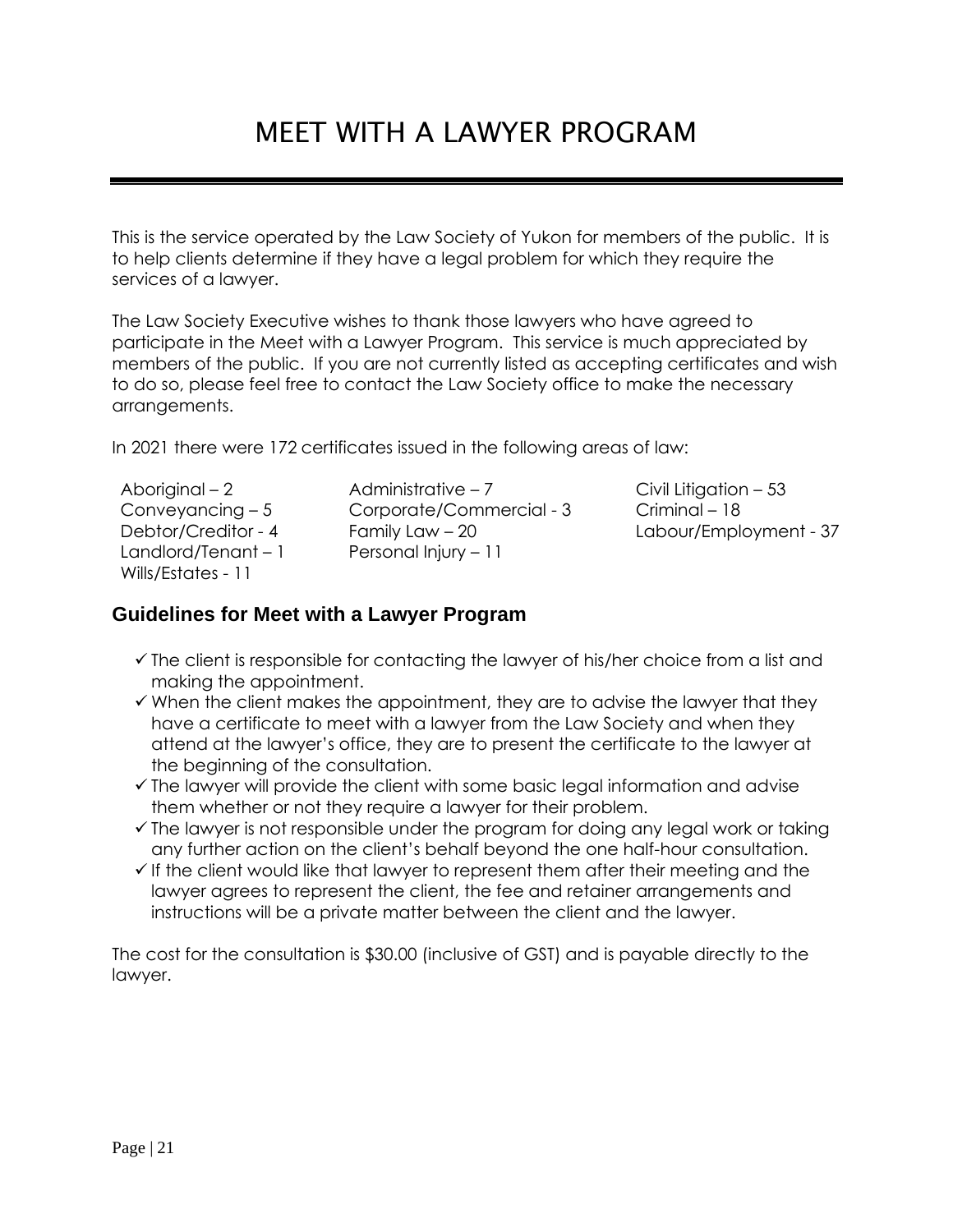# **COMMITTEES**

In 2021 the following people volunteered their time to serve on Law Society Committees or as Law Society of Yukon representatives on the following boards and committees:

#### **INTERNAL LAW SOCIETY COMMITTEES**

#### **Audit**

Keith Parkkari – Chair Mark Wallace Meagan Lang

#### **Access to Justice**

Alex Benitah Cathy Rasmussen Robert Kilpatrick **Guide Communist Communist Communist Communist Communist Communist Communist Communist Communist Communist Communist Communist Communist Communist Communist Communist Communist Communist Communist Communi** Mark Stevens

Paul Di Libero – Chair Eden Alexander – Vice Chair

#### **Continuing Professional Development**

Bruce Warnsby – Chair **Lauren Whyte – Vice Chair** Lauren Whyte – Vice Chair Megan Whittle [resigned Aug 2021] Bhreagh Dabbs Mike Reynolds and Leo Lane Cathy Rasmussen **Amy Steele [resigned July 2021]** Amy Chandler **Emma Dickson** David Christie [resigned June 2021]

#### **Conduct & Competence Committees**

**Complaints Investigation Committee** Keith Parkkari – Chair **Vice Chair** Jocelyn Barrett – Vice Chair Sharleen Dumont – Vice Chair Greg Cavouras – Vice Chair Jean Whittow – Vice Chair

#### **Complaint Dismissal Review Committee**

Kathleen Kinchen – Chair Paula Pasquali, Public Representative Noreen McGowan, Public Representative Thomas Flavin, Member Daryn Leas, Member David Martin, Member Michael Preston, Member

**Discipline Committee** – Appointed by the Minister Laura MacFeeters Victoria Chan Dan Robinson